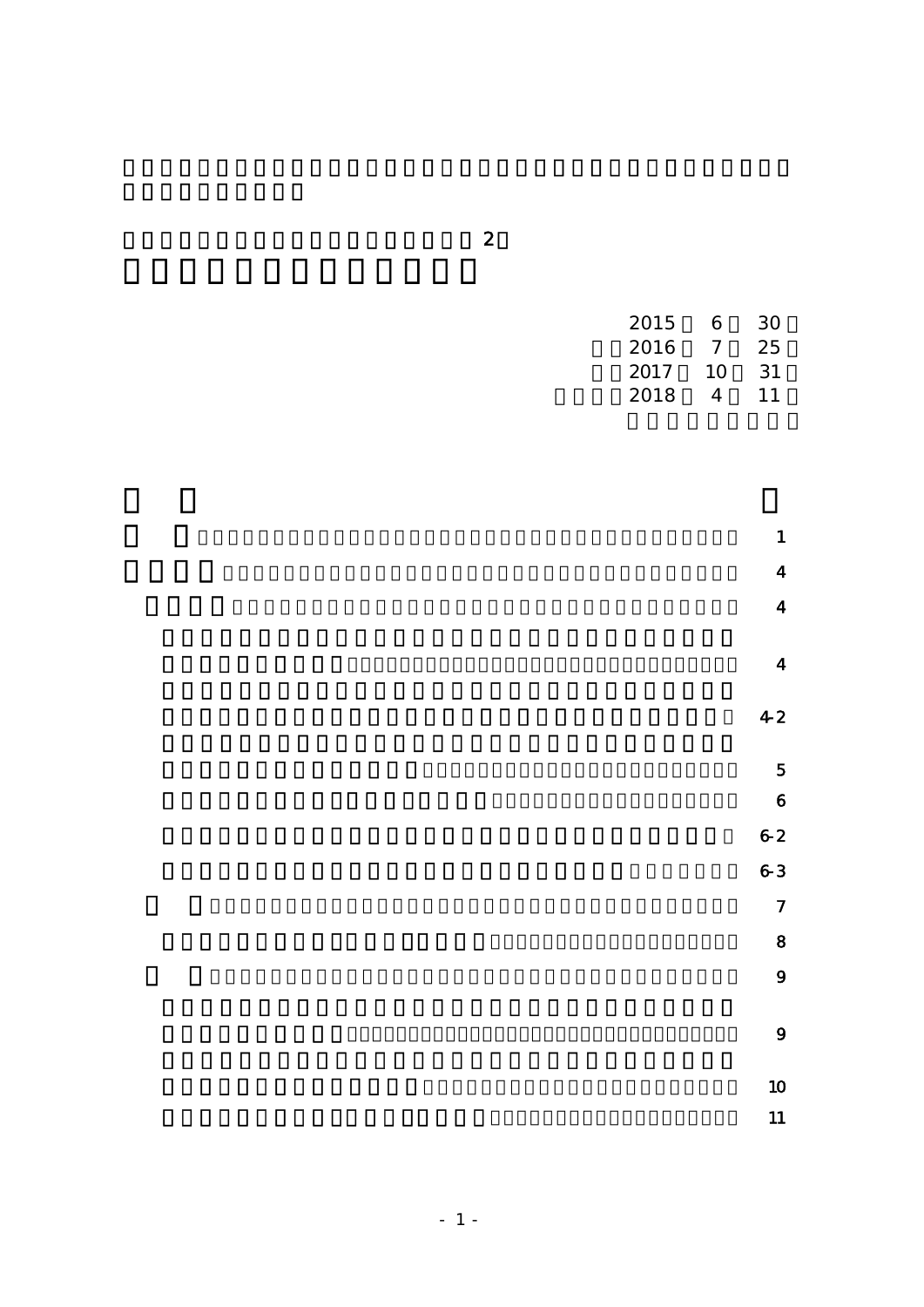|      |  | 12 |
|------|--|----|
|      |  | 13 |
|      |  | 14 |
|      |  | 14 |
| 2015 |  | 16 |
|      |  | 16 |
|      |  |    |
|      |  | 21 |
|      |  | 26 |
|      |  | 29 |
| 2016 |  | 40 |
|      |  | 40 |
|      |  |    |
|      |  | 41 |
|      |  | 45 |

 $\sim$   $\sim$  51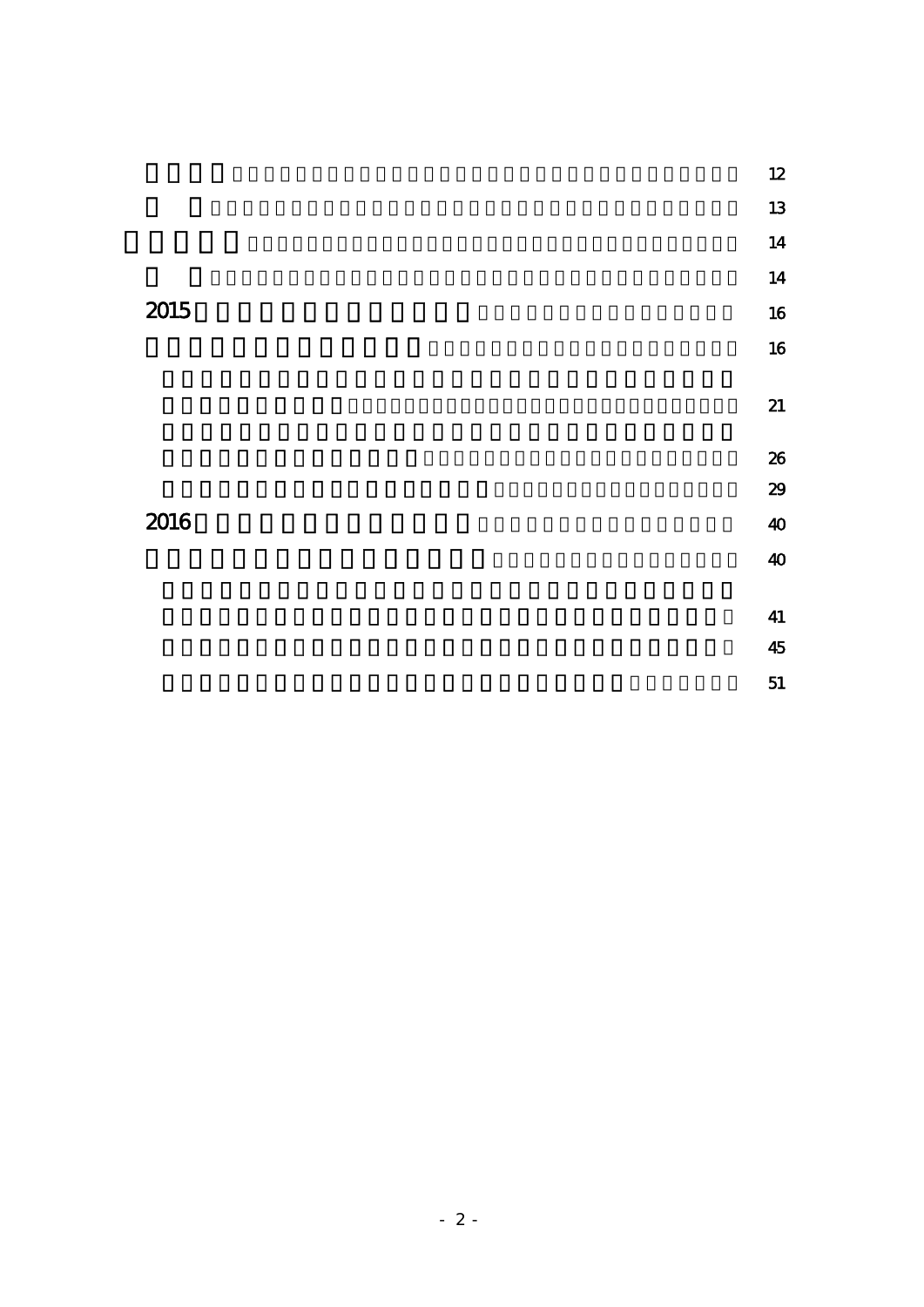| <b>I ASB</b> |  |
|--------------|--|
|              |  |
|              |  |
|              |  |
|              |  |
|              |  |
|              |  |
|              |  |

 $\overline{1}$  ASB

 $4$  IFRS 9  $2014$  IFRS 9  $2014$ 

- J-5.7.6A A gain or loss on an investment in an equity instrument for which an irrevocable election was made in accordance with paragraph 5.7.5 shall be recognised in other comprehensive income except for impairment losses (see paragraph J-5.7.6B) until the investment is derecognised. When the investment is derecognised, the cumulative gain or loss previously recognised in other comprehensive income shall be reclassified from accumulated other comprehensive income to profit or loss as a reclassification adjustment.
	- J-5.7.6A

 $5.7.5$ J-5.7.6B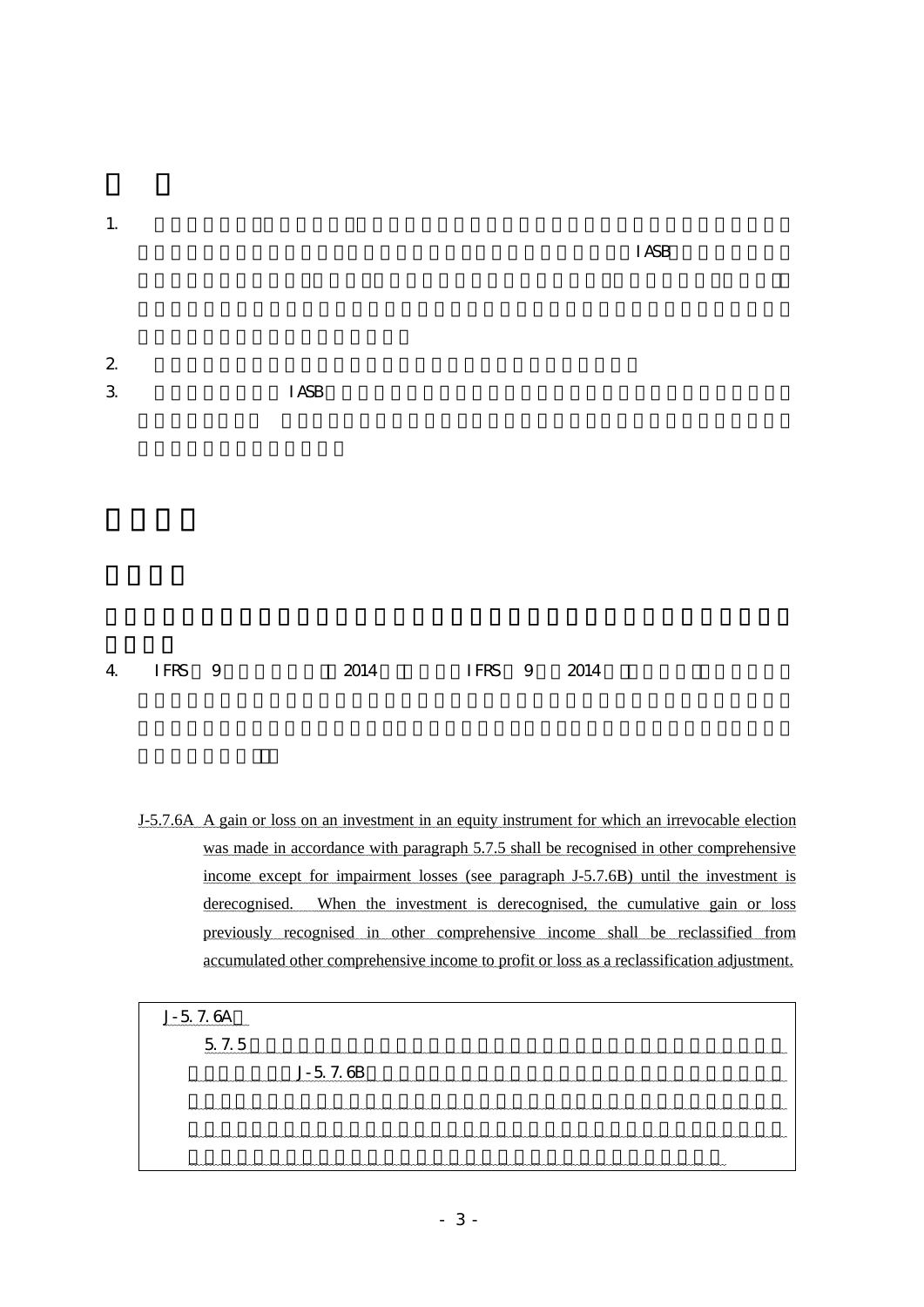J-5.7.6B An entity shall assess at the end of each reporting period whether there is any objective evidence that an investment in an equity instrument for which an irrevocable election was made in accordance with paragraph 5.7.5 is impaired. If any such evidence exists, the cumulative loss previously recognised in other comprehensive income shall be reclassified from accumulated other comprehensive income to profit or loss as a reclassification adjustment.

| $J - 57.6B$<br>,,,,,,,,,,,,,,,,,,,,,,,,,,,, |
|---------------------------------------------|
| 5 7.5                                       |
|                                             |
|                                             |
|                                             |
|                                             |
| $\sim\sim\sim\sim\sim\sim\sim\sim\sim$      |

J-5.7.6C In addition to the types of events listed in the description of the term "credit-impaired financial asset" in Appendix A of IFRS 9, objective evidence of impairment for an investment in an equity instrument includes information about significant changes with adverse effects that have taken place in the technological, market, economic or legal environment in which the issuer operates, and indicates that the cost of the investment in the equity instrument may not be recovered. A significant or prolonged decline in the fair value of an investment in an equity instrument below its cost is also objective evidence of impairment.

| $J - 576C$ |
|------------|
|            |
|            |
|            |
|            |
|            |
|            |

J-5.7.6D The amount of the cumulative loss that is reclassified from accumulated other comprehensive income to profit or loss under paragraph J-5.7.6B shall be the difference between the acquisition cost and current fair value, less any impairment loss on that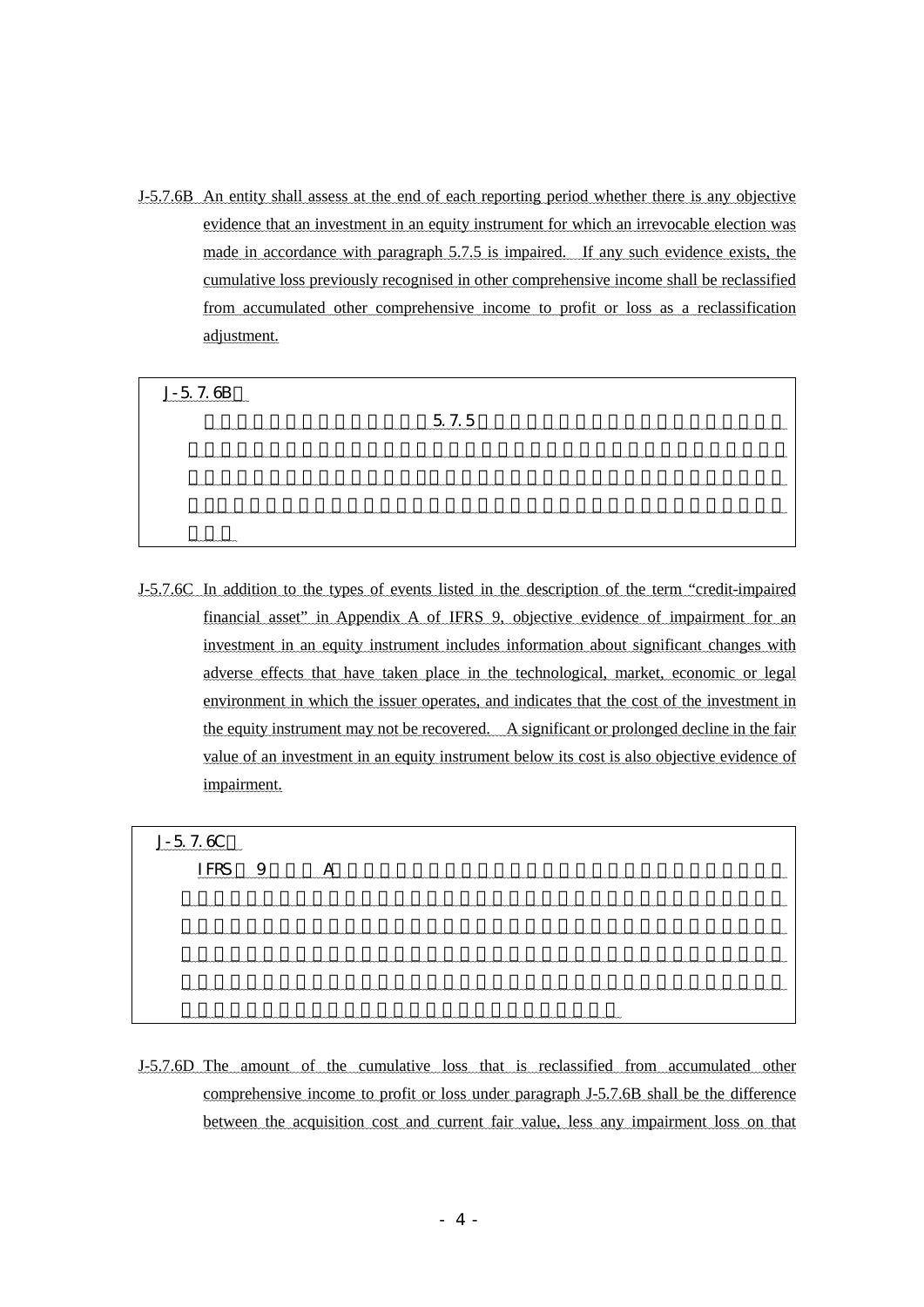investment in an equity instrument previously recognised in profit or loss.

| $J - 57.6D$<br>wwwwwwwwwwwwww |
|-------------------------------|
| $J - 57.6B$                   |
|                               |
|                               |

J-5.7.6E Impairment losses recognised in profit or loss for an investment in an equity instrument for which an irrevocable election was made in accordance with paragraph 5.7.5 shall not be reversed.

| $I-576F$<br>wwwwwwwwwwwww                       |
|-------------------------------------------------|
| $\overline{a}$<br>$\sim$<br><u>_</u><br>$\cdot$ |
|                                                 |

B5.7.1 Paragraph 5.7.5 permits an entity to make an irrevocable election to present in other comprehensive income changes in the fair value of an investment in an equity instrument that is not held for trading. This election is made on an instrument-by-instrument (ie shareby-share) basis. Amounts presented in other comprehensive income shall not be subsequently transferred to profit or loss. However, the entity may transfer the cumulative gain or loss within equity. Dividends on such investments are recognised in profit or loss in accordance with paragraph 5.7.6 unless the dividend clearly represents a recovery of part of the cost of the investment.

る。この選択は、金融商品ごと(すなわち株式ごと)に行われる。その他の包括利 益に表示された金額を事後的に純損益に振り替えてはならない。ただし、企業が利 得又は損失の累計額を資本の中で振り替えることはできる。こうした投資に対する

B<sub>5</sub> 7.1  $5.7.5$ 

 $5.7.6$ 

## $42$  IFRS  $9$   $2014$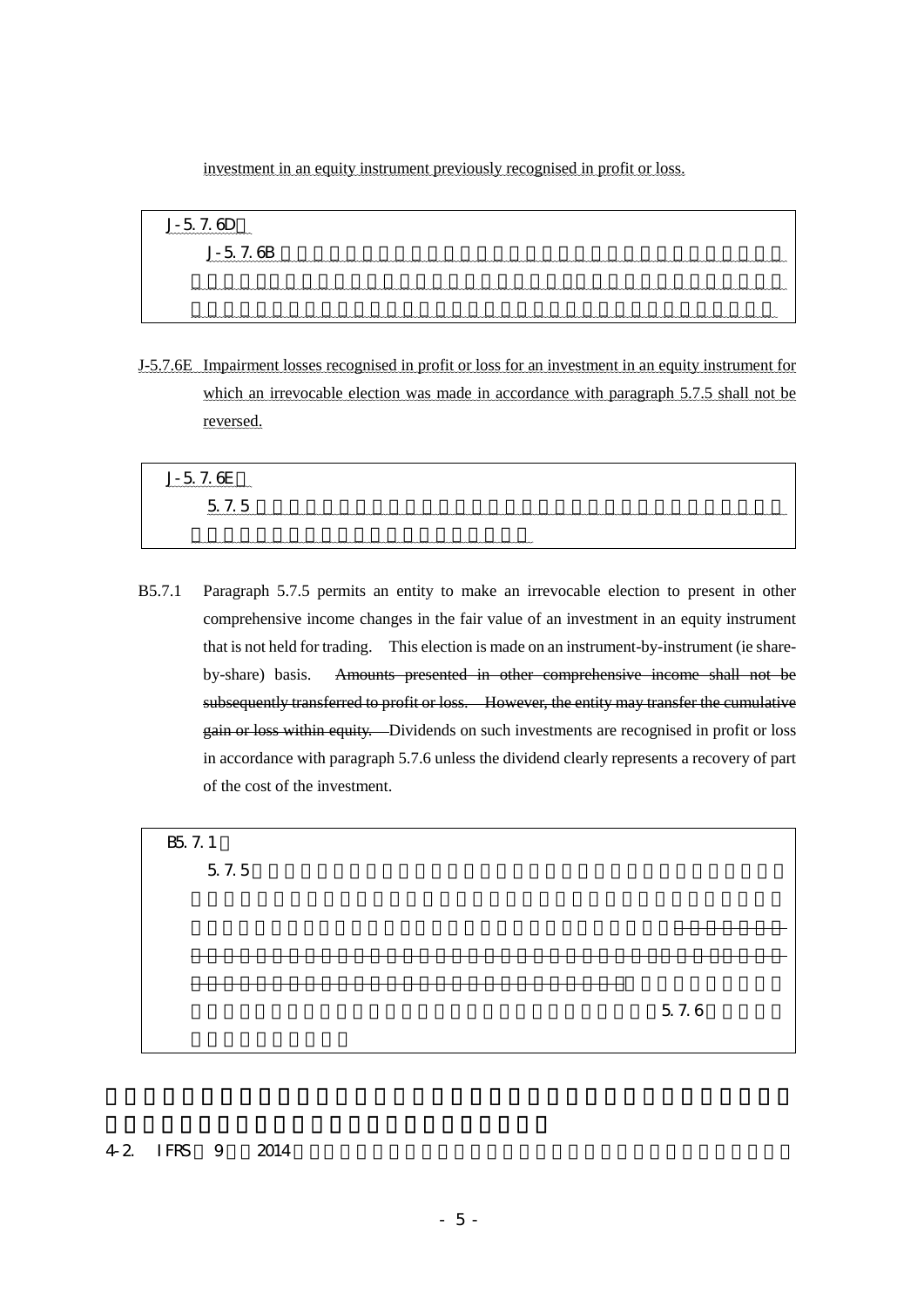J-6.5.8A The gain or loss on the hedging instrument shall be recognised in other comprehensive income, if the hedging instrument hedges an equity instrument for which an entity has elected to present changes in fair value in other comprehensive income in accordance with paragraph 5.7.5. When profit or loss is recognised for that hedged item in accordance with either paragraph J-5.7.6A, J-5.7.6B or 5.7.6, the cumulative gain or loss for the hedging instrument previously recognised in other comprehensive income corresponding to the profit or loss for the hedged item shall be reclassified to profit or loss as a reclassification adjustment, regardless of the requirements in paragraphs 6.5.3 and 6.5.8.



# $5$  IFRS  $9$   $2014$

J-5.7.9A When the financial liability designated as at fair value through profit or loss in accordance with paragraph 5.7.7 is derecognised, the cumulative gain or loss previously recognised in other comprehensive income shall be reclassified from accumulated other comprehensive income to profit or loss as a reclassification adjustment.

If an entity repays or repurchases a portion of a financial liability, the entity shall allocate the cumulative gain or loss previously recognised in other comprehensive income between the portion that continues to be recognised and the portion that is derecognised based on the relative fair values of those portions on the date of the repayment or the repurchase. The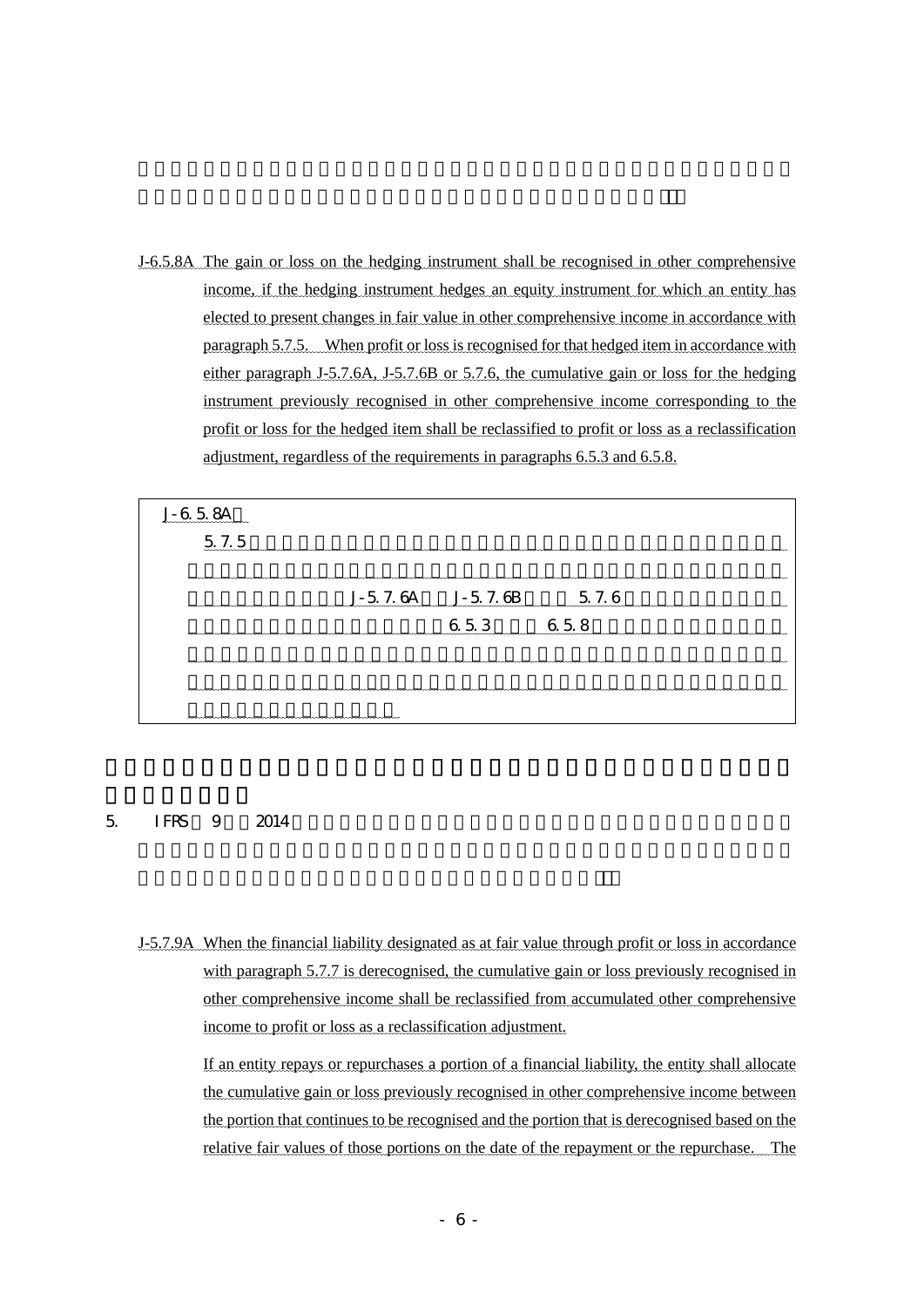amount allocated to the portion that is derecognised shall be reclassified from accumulated other comprehensive income to profit or loss as a reclassification adjustment.

| J-5 7.9A<br>,,,,,,,,,,,,,,,,,,,,,,,, |
|--------------------------------------|
| 5.7.7                                |
|                                      |
|                                      |
| nnnnnnnnnnnnnnnnn                    |
|                                      |
|                                      |
|                                      |
|                                      |
|                                      |

B5.7.9 [Deleted] Amounts presented in other comprehensive income shall not be subsequently transferred to profit or loss. However, the entity may transfer the cumulative gain or loss within equity.



- 6. IAS  $19$  IAS  $19$ 
	- 57 Accounting by an entity for defined benefit plans involves the following steps:
		- (a) determining the deficit or surplus. This involves:
			- (i) using an actuarial technique, the projected unit credit method, to make a reliable estimate of the ultimate cost to the entity of the benefit that employees have earned in return for their service in the current and prior periods (see paragraphs 67–69). This requires an entity to determine how much benefit is attributable to the current and prior periods (see paragraphs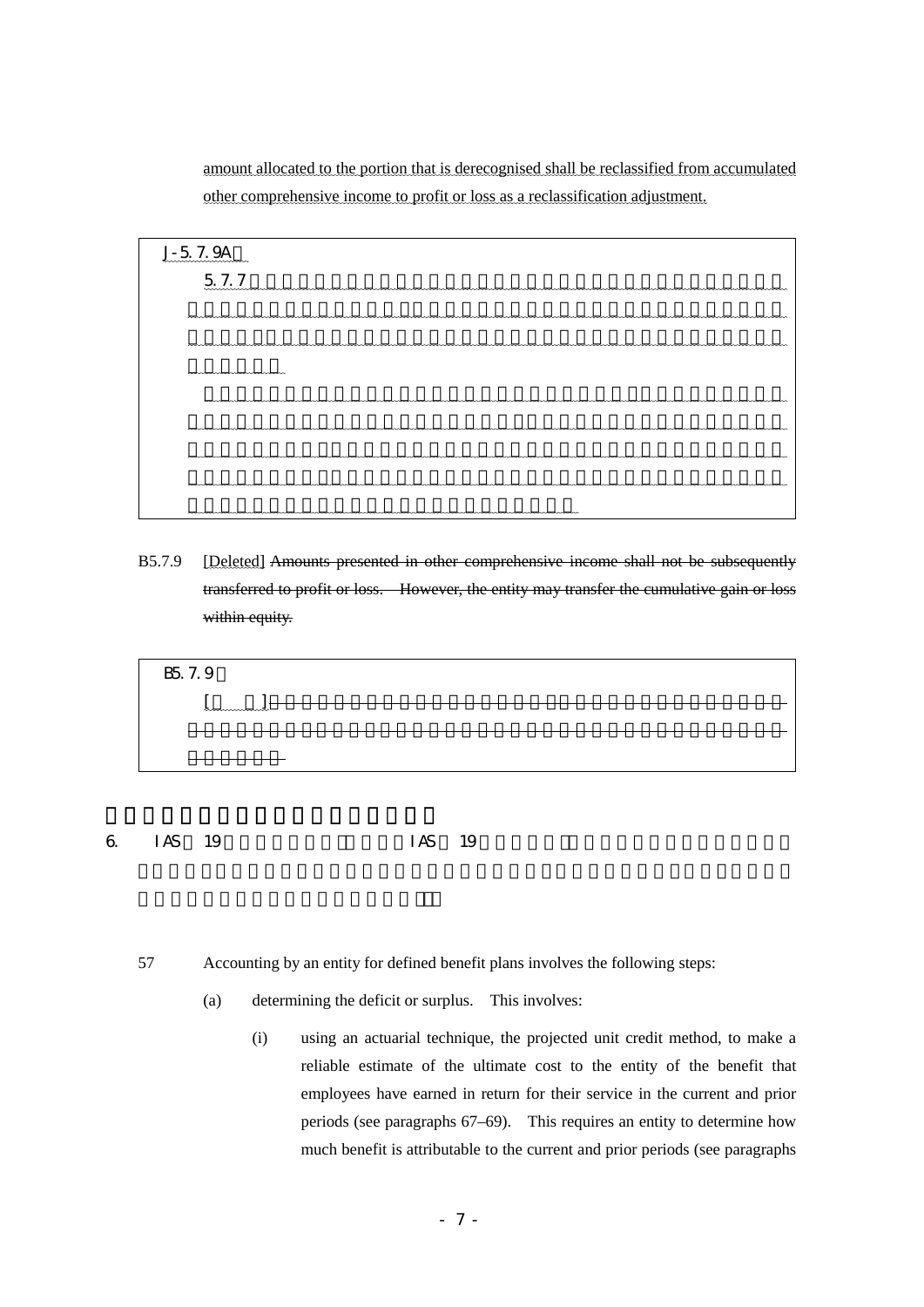70–74) and to make estimates (actuarial assumptions) about demographic variables (such as employee turnover and mortality) and financial variables (such as future increases in salaries and medical costs) that will affect the cost of the benefit (see paragraphs 75–98).

- (ii) discounting that benefit in order to determine the present value of the defined benefit obligation and the current service cost (see paragraphs 67–69 and 83– 86).
- (iii) deducting the fair value of any plan assets (see paragraphs 113–115) from the present value of the defined benefit obligation.
- (b) determining the amount of the net defined benefit liability (asset) as the amount of the deficit or surplus determined in (a), adjusted for any effect of limiting a net defined benefit asset to the asset ceiling (see paragraph 64).
- (c) determining amounts to be recognised in profit or loss, except for the amount to be reclassified from accumulated other comprehensive income to profit or loss as a reclassification adjustment determined in accordance with J-(e):
	- (i) current service cost (see paragraphs 70–74).
	- (ii) any past service cost and gain or loss on settlement (see paragraphs 99–112).
	- (iii) net interest on the net defined benefit liability (asset) (see paragraphs 123– 126).
- (d) determining the remeasurements of the net defined benefit liability (asset), to be recognised in other comprehensive income, comprising:
	- (i) actuarial gains and losses (see paragraphs 128 and 129);
	- (ii) return on plan assets, excluding amounts included in net interest on the net defined benefit liability (asset) (see paragraph 130); and
	- (iii) any change in the effect of the asset ceiling (see paragraph 64), excluding amounts included in net interest on the net defined benefit liability (asset).
- J-(e) determining the amount within the cumulative amount of remeasurements of the net defined benefit liability (asset) that was recognised in other comprehensive income and accumulated in a separate component of equity to be reclassified from accumulated other comprehensive income to profit or loss as a reclassification adjustment (see paragraphs J-122A and J-122B).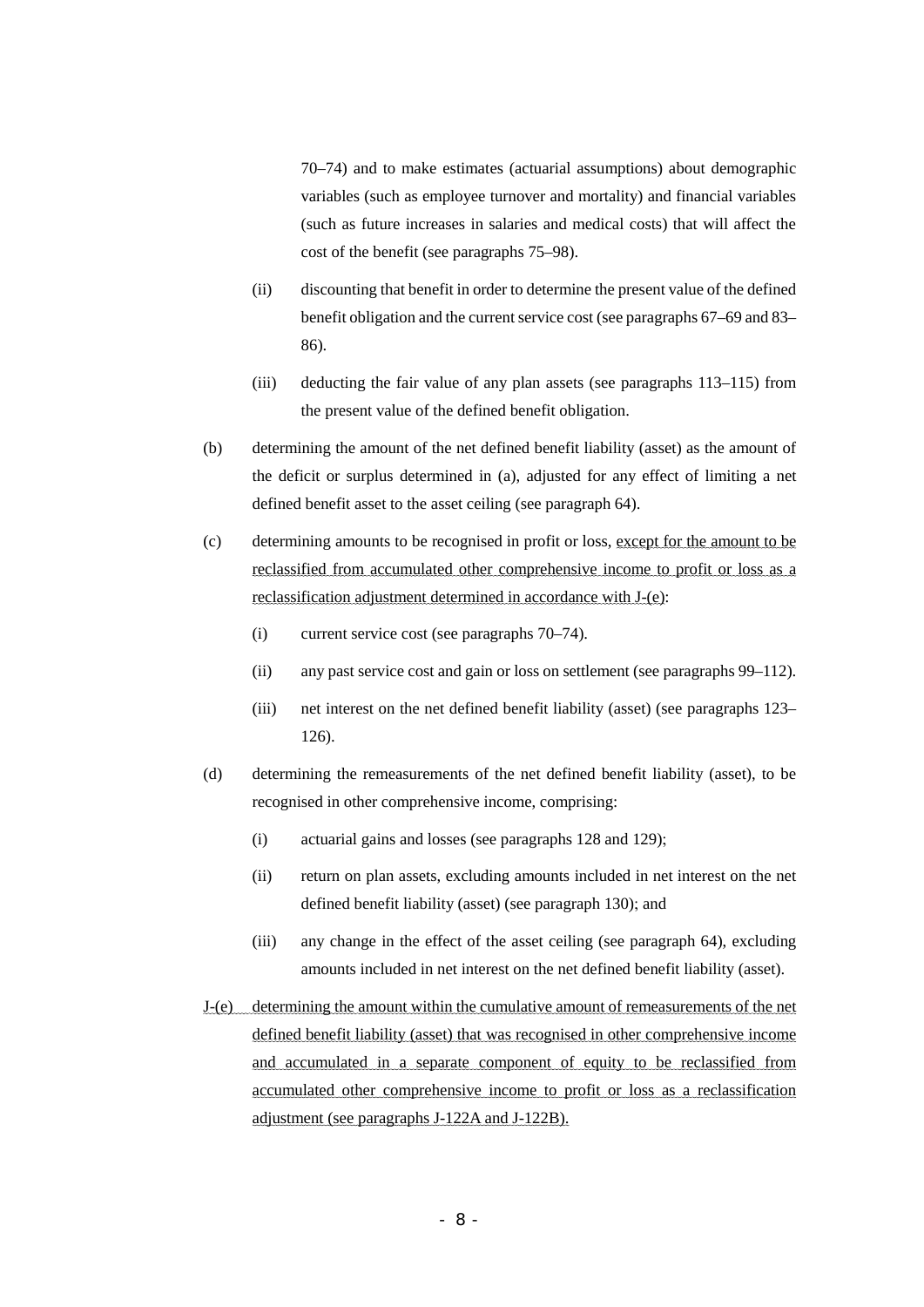

Where an entity has more than one defined benefit plan, the entity applies these procedures for each material plan separately.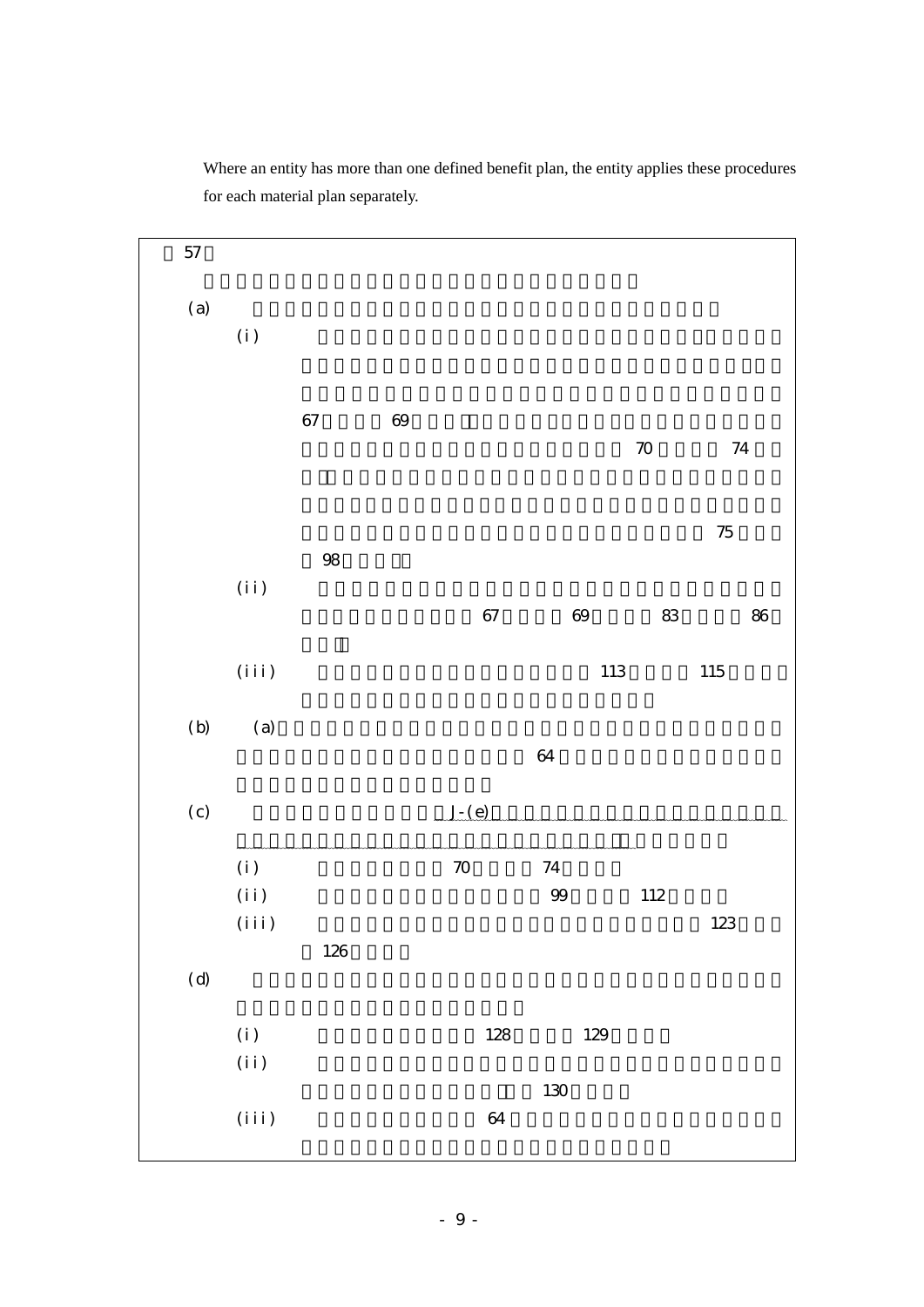| .J- ( e) |               |  |
|----------|---------------|--|
|          |               |  |
|          | J-122A J-122B |  |
|          |               |  |
|          |               |  |
|          |               |  |
|          |               |  |

120 An entity shall recognise the components of defined benefit cost, except to the extent that another IFRS requires or permits their inclusion in the cost of an asset, as follows:

- (a) service cost (see paragraphs 66–112) in profit or loss;
- (b) net interest on the net defined benefit liability (asset) (see paragraphs 123–126) in profit or loss; and
- (c) remeasurements of the net defined benefit liability (asset) (see paragraphs 127–130) in other comprehensive income.; and
- J-(d) the amount within the cumulative amount of remeasurements of the net defined benefit liability (asset) that was recognised in other comprehensive income and accumulated in a separate component of equity to be reclassified from accumulated other comprehensive income to profit or loss as a reclassification adjustment (see paragraphs J-122A and J-122B) in profit or loss.

| 120     |             |    |               |     |     |     |     |
|---------|-------------|----|---------------|-----|-----|-----|-----|
|         | <b>IFRS</b> |    |               |     |     |     |     |
| (a)     |             | 66 | 112           |     |     |     |     |
| (b)     |             |    |               |     | 123 |     | 126 |
| (c)     |             |    |               | 127 |     | 130 |     |
| $J - d$ |             |    |               |     |     |     |     |
|         |             |    | J-122A J-122B |     |     |     |     |
|         | mmmmmmmmmm  |    |               |     |     |     |     |

122 [Deleted] Remeasurements of the net defined benefit liability (asset) recognised in other comprehensive income shall not be reclassified to profit or loss in a subsequent period.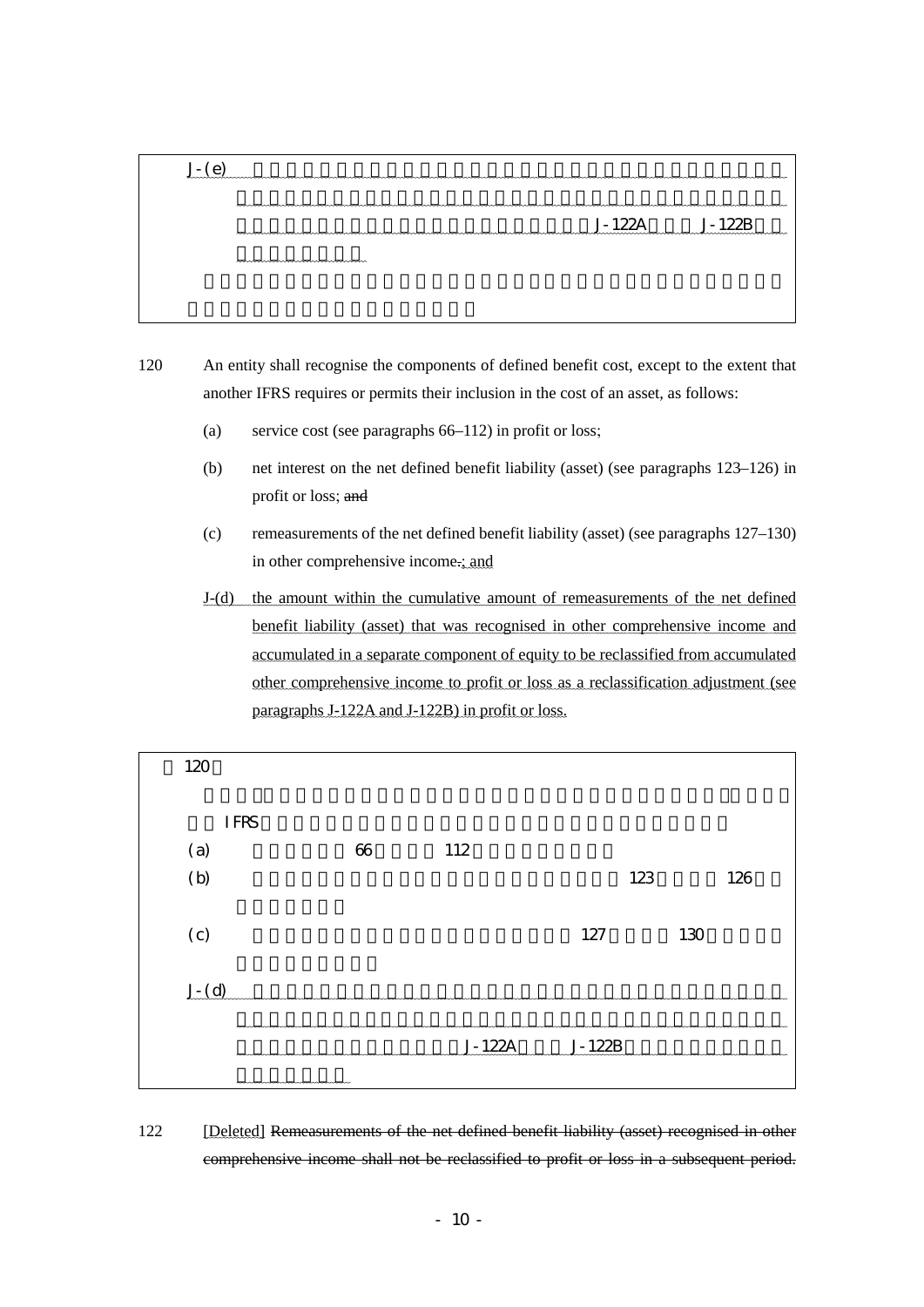However, the entity may transfer those amounts recognised in other comprehensive income within equity.

122 [削 除]その他の包括利益に認識した、確定給付負債又は資産(純額)の再測定 もの後の場面においては、その後の場面においてもあった。しかし、企業は、その後の場面においてもあった。しかし、企業は、その後の場面においてもあった。しかし、企業は、その後の場面に 他の包括利益に認識した金額を資本の中で振り替えることができる。

J-122A Any incurred amount of remeasurements of the net defined benefit liability (asset) that was recognised in other comprehensive income and accumulated in a separate component of equity shall generally be reclassified from accumulated other comprehensive income to profit or loss as a reclassification adjustment over the average remaining working lives of the employees (the estimated average period between now and retirement).

Notwithstanding the above, an entity is permitted to begin the reclassification to profit or loss as a reclassification adjustment from the period following the period in which remeasurements of the net defined benefit liability (asset) have incurred.

J-122A

その他の包括利益に認識し資本の独立の区分に累積していた確定給付負債又は  $\mathcal{O}(\mathcal{A})$  $\mathcal{R}$ の他の包括利益累計額から純損益に組替調整額として振り替える。 ただし、当期の確定給付負債又は資産(純額)の再測定の発生額について、翌期 もちらんだ。

J-122B When a defined benefit plan is withdrawn or curtailed, the cumulative amount of remeasurements of the net defined liability (asset) that was recognised in other comprehensive income and accumulated in a separate component of equity that relates to the portion of the defined benefit plan that is withdrawn or curtailed, shall be determined based on a reasonable method, such as the relative present value of the defined benefit liability as of the date when the withdrawal or curtailment occurs. Such amounts shall be reclassified from accumulated other comprehensive income to profit or loss as a reclassification adjustment.

J-122B 項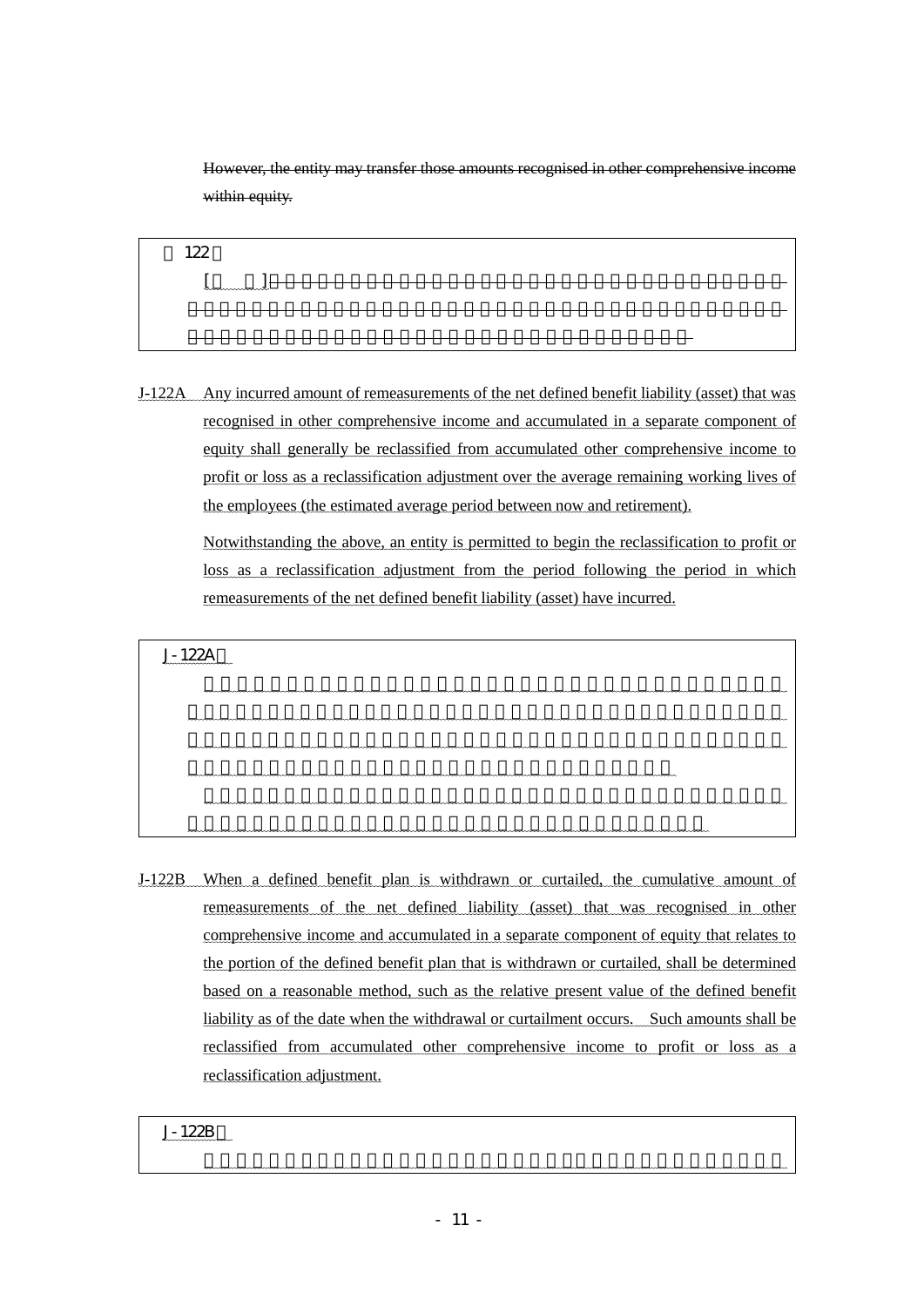# $6-2$  IFRS  $9$   $2014$

- 6.5.11 As long as a cash flow hedge meets the qualifying criteria in paragraph 6.4.1, the hedging relationship shall be accounted for as follows:
	- …

…

- (d) the amount that has been accumulated in the cash flow hedge reserve in accordance with (a) shall be accounted for as follows:
	- (i) if a hedged forecast transaction subsequently results in the recognition of a non-financial asset or non-financial liability, or a hedged forecast transaction for a non-financial asset or a non-financial liability becomes a firm commitment for which fair value hedge accounting is applied, the entity shall remove that amount from the cash flow hedge reserve by recognising it in other comprehensive income and include it directly in the initial cost or other carrying amount of the asset or the liability. This is not a reclassification adjustment (see IAS 1 *Presentation of Financial Statements*) and hence it does not affect other comprehensive income.

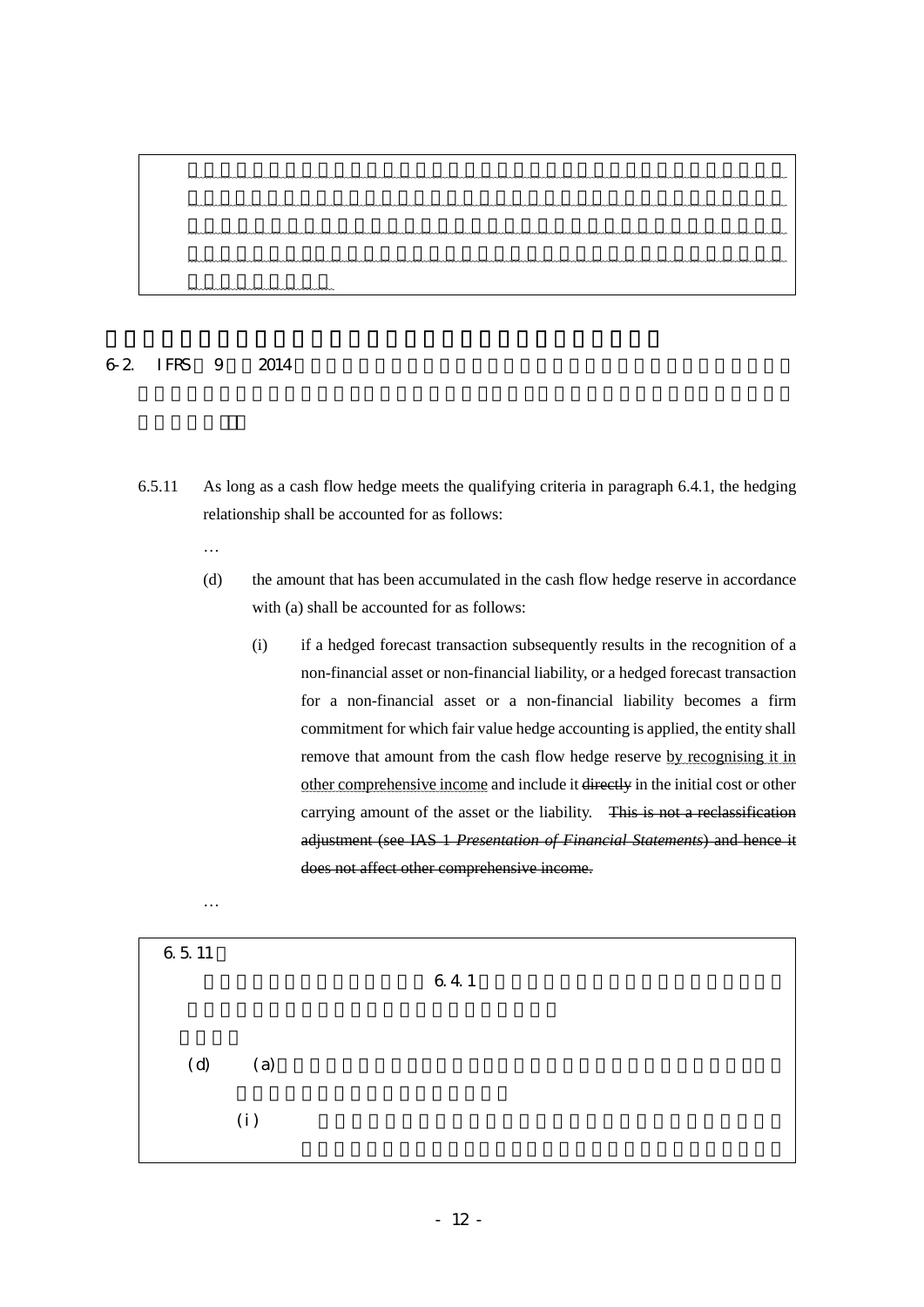

## $6-3$  IFRS  $9$   $2014$

…

…

- 6.5.15 When an entity separates the intrinsic value and time value of an option contract and designates as the hedging instrument only the change in intrinsic value of the option (see paragraph 6.2.4(a)), it shall account for the time value of the option as follows (see paragraphs B6.5.29–B6.5.33):
	- (b) the change in fair value of the time value of an option that hedges a transaction related hedged item shall be recognised in other comprehensive income to the extent that it relates to the hedged item and shall be accumulated in a separate component of equity. The cumulative change in fair value arising from the time value of the option that has been accumulated in a separate component of equity (the 'amount') shall be accounted for as follows:
		- (i) if the hedged item subsequently results in the recognition of a non-financial asset or a non-financial liability, or a firm commitment for a non-financial asset or a non-financial liability for which fair value hedge accounting is applied, the entity shall remove the amount from the separate component of equity by recognising it in other comprehensive income and include it directly in the initial cost or other carrying amount of the asset or the liability. This is not a reclassification adjustment (see IAS 1) and hence does not affect other comprehensive income.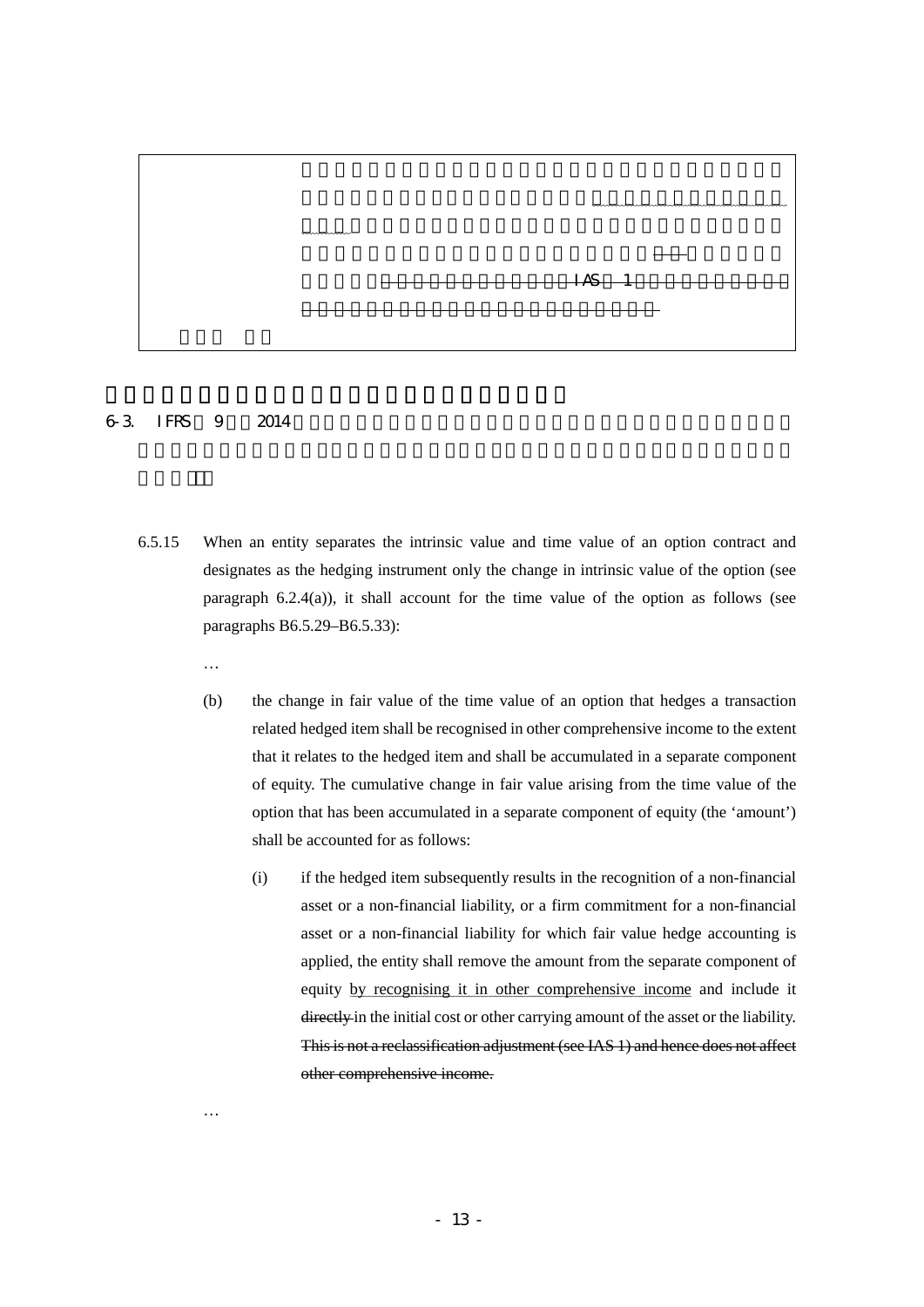

# 7. IAS 1

96 Reclassification adjustments do not arise on changes in revaluation surplus recognised in accordance with IAS 16 or IAS 38 or on remeasurements of defined benefit plans recognised in accordance with IAS 19. These components are recognised in other comprehensive income and are not reclassified to profit or loss in subsequent periods. Changes in revaluation surplus may be transferred to retained earnings in subsequent periods as the asset is used or when it is derecognised (see IAS 16 and IAS 38). In accordance with IFRS 9, reclassification adjustments do not arise if a cash flow hedge or the accounting for the time value of an option (or the forward element of a forward contract or the foreign currency basis spread of a financial instrument) result in amounts that are removed from the cash flow hedge reserve or a separate component of equity, respectively, and included directly in the initial cost or other carrying amount of an asset or a liability. These amounts are directly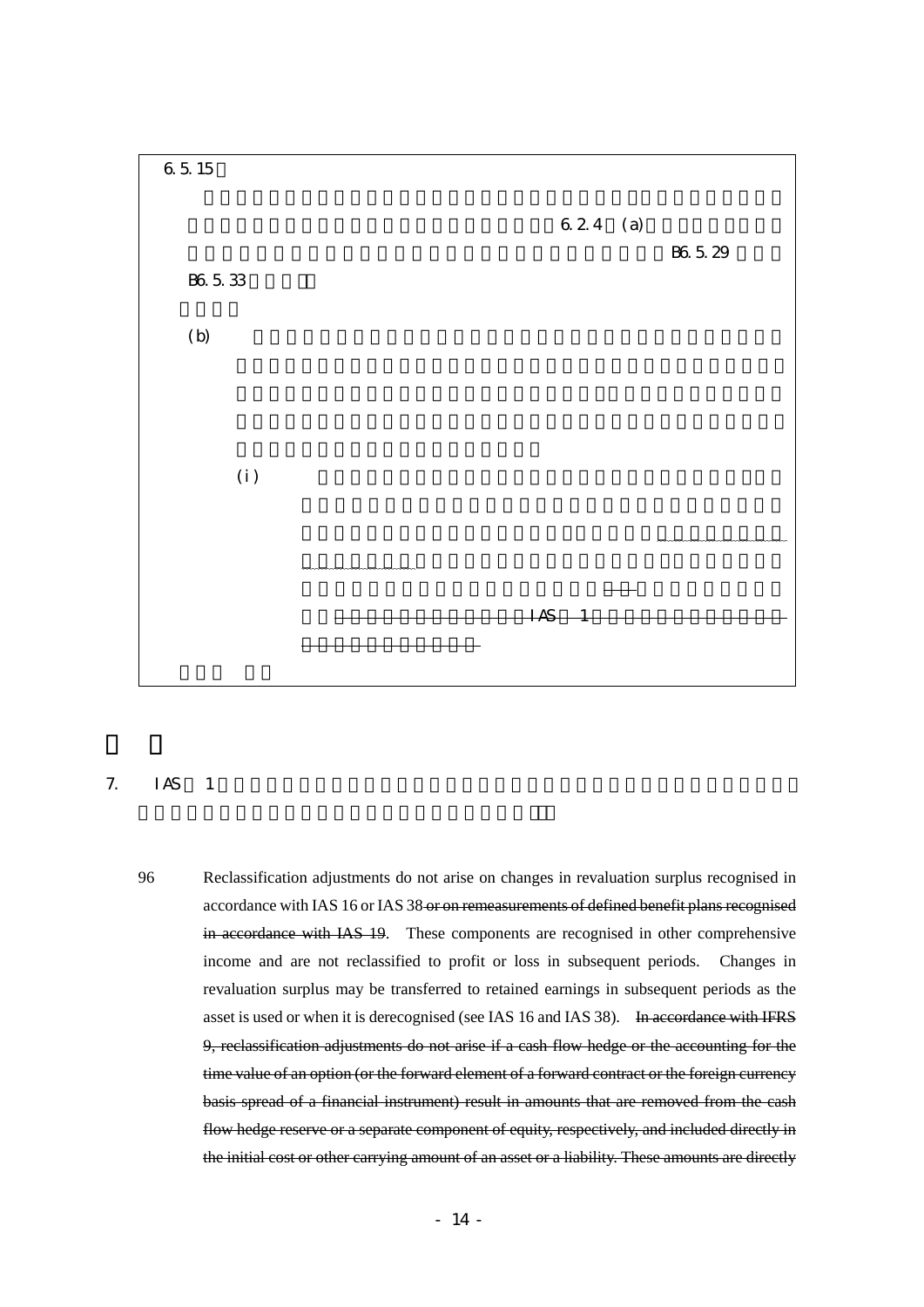transferred to assets or liabilities.



## $8 \tImes 19$

134 Paragraph 120 requires an entity to recognise service cost and net interest on the net defined benefit liability (asset) in profit or loss and reclassify the cumulative amount of remeasurements of the net defined benefit liability (asset) that was recognised in other comprehensive income and accumulated in a separate component of equity from accumulated other comprehensive income to profit or loss as a reclassification adjustment. This Standard does not specify how an entity should present service cost, and net interest on the net defined benefit liability (asset) and the amount within the cumulative amount of remeasurements of the net defined benefit liability (asset) to be reclassified from accumulated other comprehensive income to profit or loss as a reclassification adjustment. An entity presents those components in accordance with IAS 1.

134  $120$ 

損益に認識すること並びにその他の包括利益に認識し資本の独立の区分に累積し ていた確定給付負債又は資産(純額)の再測定の累計額をその他の包括利益累計額 もちらん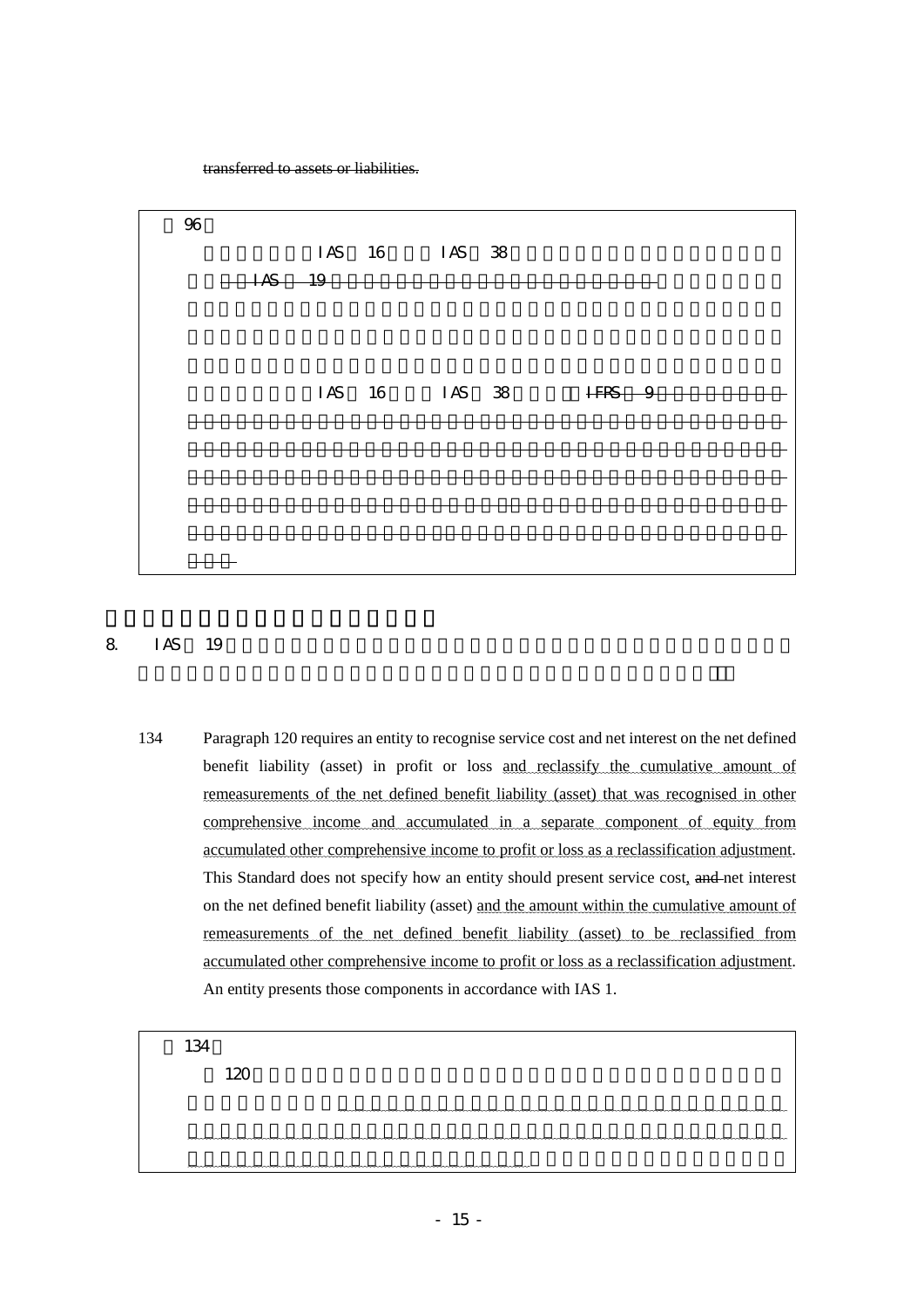

9. IFRS  $\overline{7}$  JFRS  $\overline{7}$ 

- 11A If an entity has designated investments in equity instruments to be measured at fair value through other comprehensive income, as permitted by paragraph 5.7.5 of IFRS 9, it shall disclose:
	- (a) which investments in equity instruments have been designated to be measured at fair value through other comprehensive income.
	- (b) the reasons for using this presentation alternative.
	- (c) the fair value of each such investment at the end of the reporting period.
	- (d) dividends recognised during the period, showing separately those related to investments derecognised during the reporting period and those related to investments held at the end of the reporting period.
	- (e) [Deleted] any transfers of the cumulative gain or loss within equity during the period including the reason for such transfers.

| 11A                                                     |  |  |             |  |
|---------------------------------------------------------|--|--|-------------|--|
|                                                         |  |  | IFRS 9 57.5 |  |
|                                                         |  |  |             |  |
|                                                         |  |  |             |  |
| (a)                                                     |  |  |             |  |
|                                                         |  |  |             |  |
| $\begin{array}{c} \text{(b)} \\ \text{(c)} \end{array}$ |  |  |             |  |
|                                                         |  |  |             |  |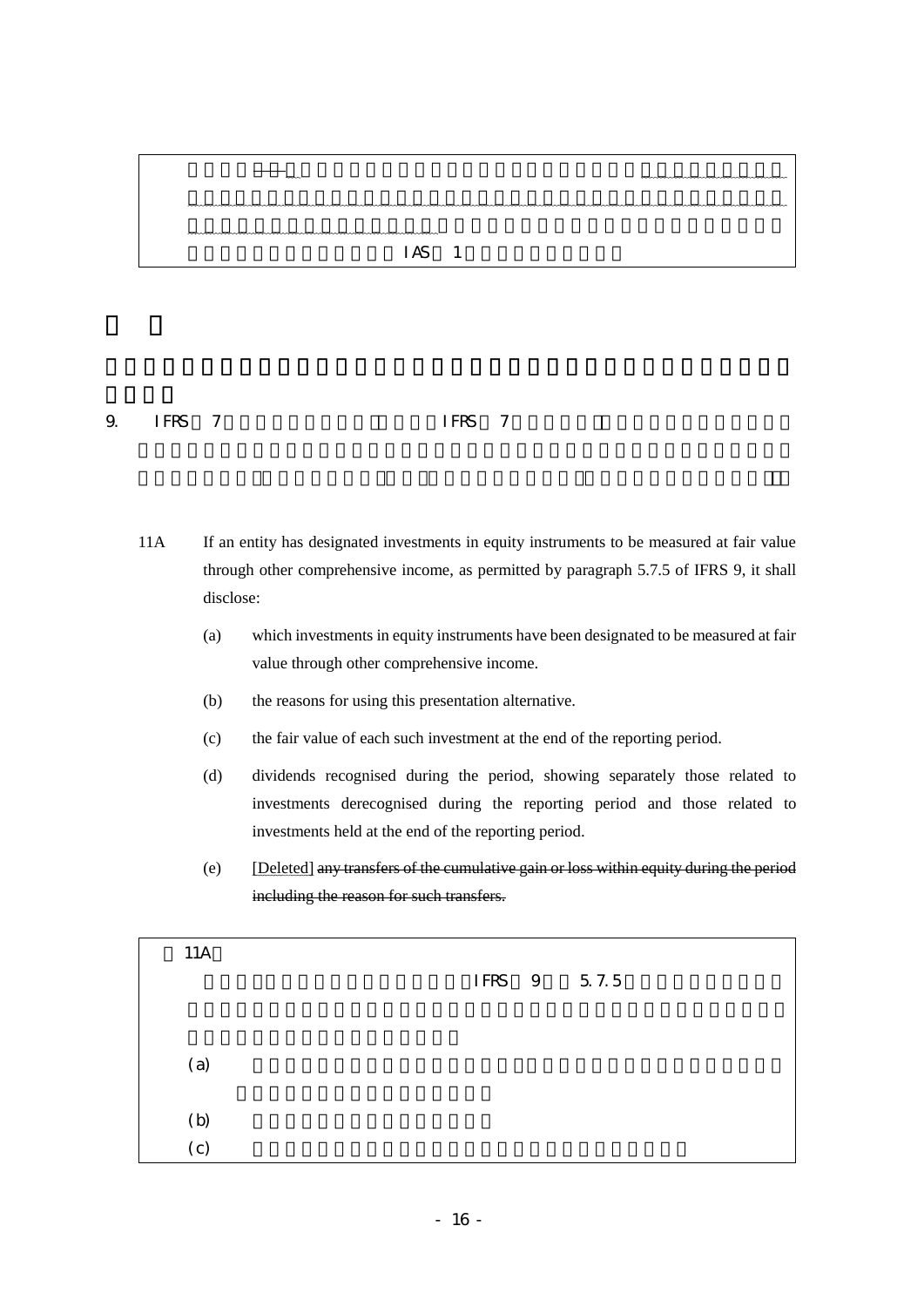

- 20 An entity shall disclose the following items of income, expense, gains or losses either in the statement of comprehensive income or in the notes:
	- (a) net gains or net losses on:

…

…

(vii) investments in equity instruments designated at fair value through other comprehensive income in accordance with paragraph 5.7.5 of IFRS 9, showing separately the amount of gains or losses recognised in other comprehensive income during the period and the amount reclassified from accumulated other comprehensive income to profit or loss during the period.



# $10.$  IFRS  $7$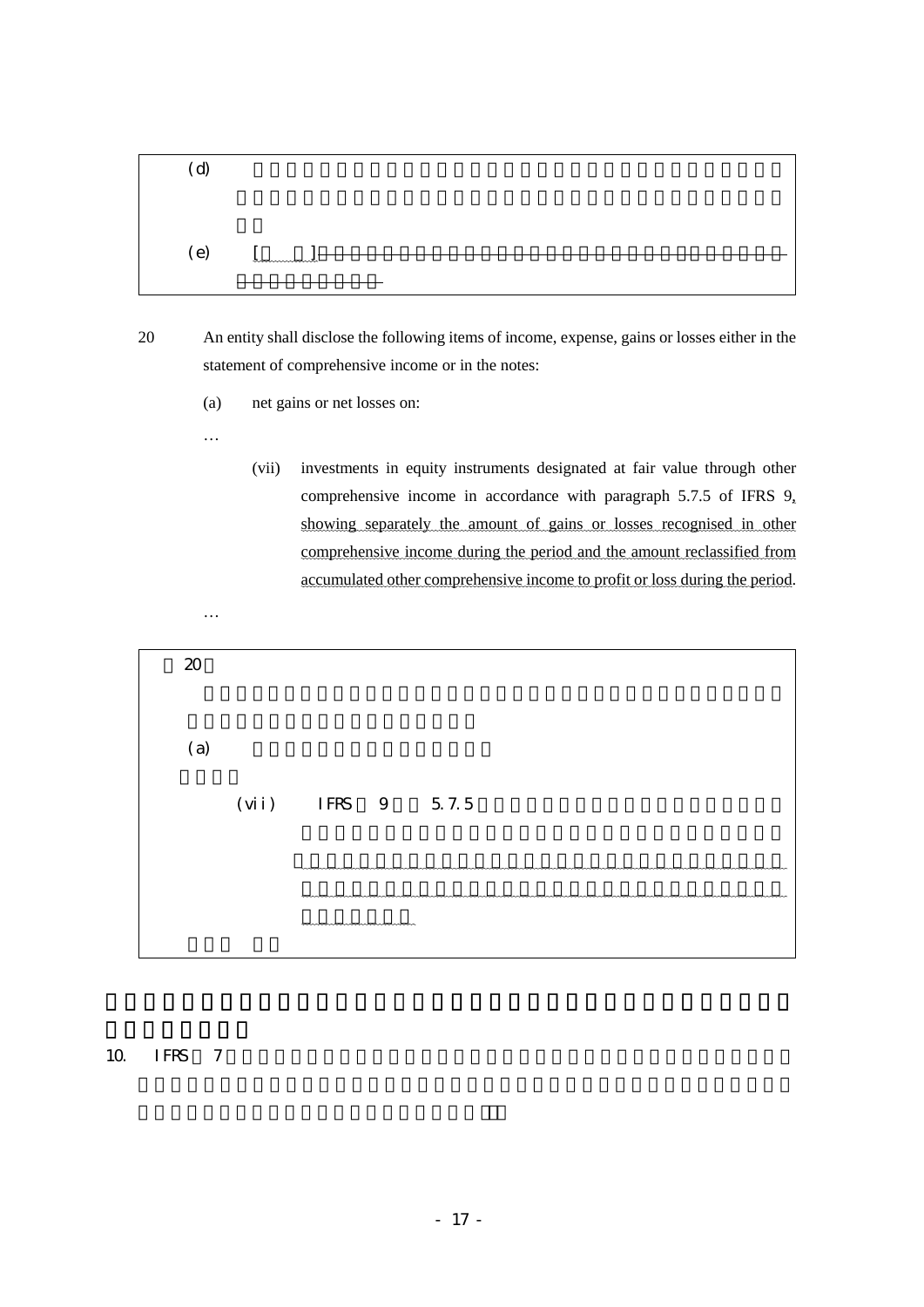- 10 If the entity has designated a financial liability as at fair value through profit or loss in accordance with paragraph 4.2.2 of IFRS 9 and is required to present the effects of changes in that liability's credit risk in other comprehensive income (see paragraph 5.7.7 of IFRS 9), it shall disclose:
	- (a) the amount of change, cumulatively, in the fair value of the financial liability that is attributable to changes in the credit risk of that liability (see paragraphs B5.7.13– B5.7.20 of IFRS 9 for guidance on determining the effects of changes in a liability's credit risk).
	- (b) the difference between the financial liability's carrying amount and the amount the entity would be contractually required to pay at maturity to the holder of the obligation.
	- (c) [Deleted] any transfers of the cumulative gain or loss within equity during the period including the reason for such transfers.
	- (d) if a liability is derecognised during the period, the amount (if any) presented in other comprehensive income that was realised at derecognition.

| 10  |                       |                |         |             |
|-----|-----------------------|----------------|---------|-------------|
|     | IFRS 9 422            |                |         |             |
|     |                       |                |         |             |
|     |                       |                |         | IFRS 9 57.7 |
|     |                       |                |         |             |
| (a) |                       |                |         |             |
|     |                       |                |         |             |
|     |                       | IFRS 9 B5 7.13 | B5 7.20 |             |
| (b) |                       |                |         |             |
|     |                       |                |         |             |
| (c) | $\int_{\mathbb{R}^2}$ |                |         |             |
|     |                       |                |         |             |
| (d) |                       |                |         |             |
|     |                       |                |         |             |

- 20 An entity shall disclose the following items of income, expense, gains or losses either in the statement of comprehensive income or in the notes:
	- (a) net gains or net losses on: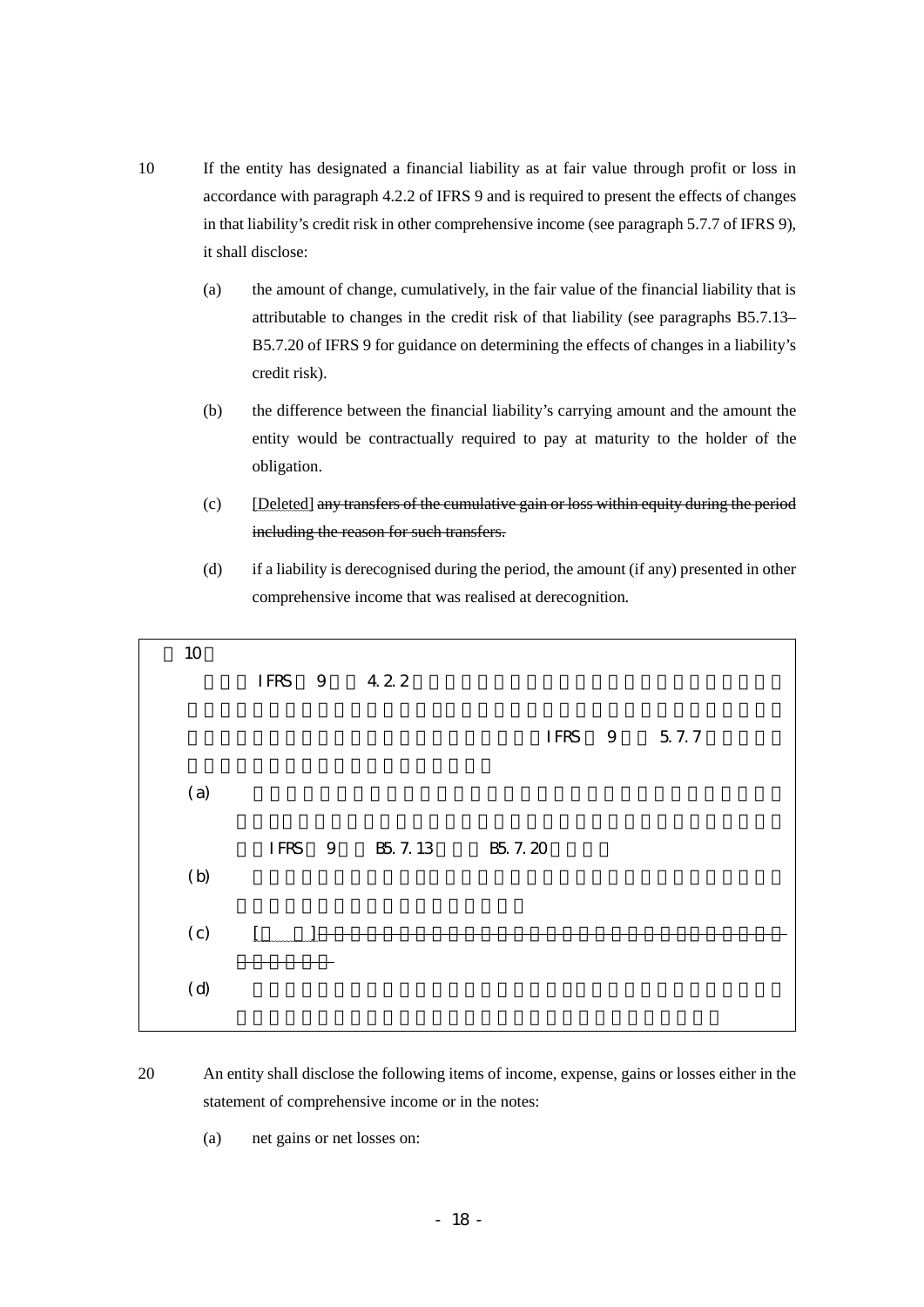(i) financial assets or financial liabilities measured at fair value through profit or loss, showing separately those on financial assets or financial liabilities designated as such upon initial recognition or subsequently in accordance with paragraph 6.7.1 of IFRS 9, and those on financial assets or financial liabilities that are mandatorily measured at fair value through profit or loss in accordance with IFRS 9 (eg financial liabilities that meet the definition of held for trading in IFRS 9). For financial liabilities designated as at fair value through profit or loss, an entity shall show separately the amount of gain or loss recognised in other comprehensive income, and the amount recognised in profit or loss and the amount reclassified from accumulated other comprehensive income to profit or loss during the period.



## 11. IAS 19

135 An entity shall disclose information that: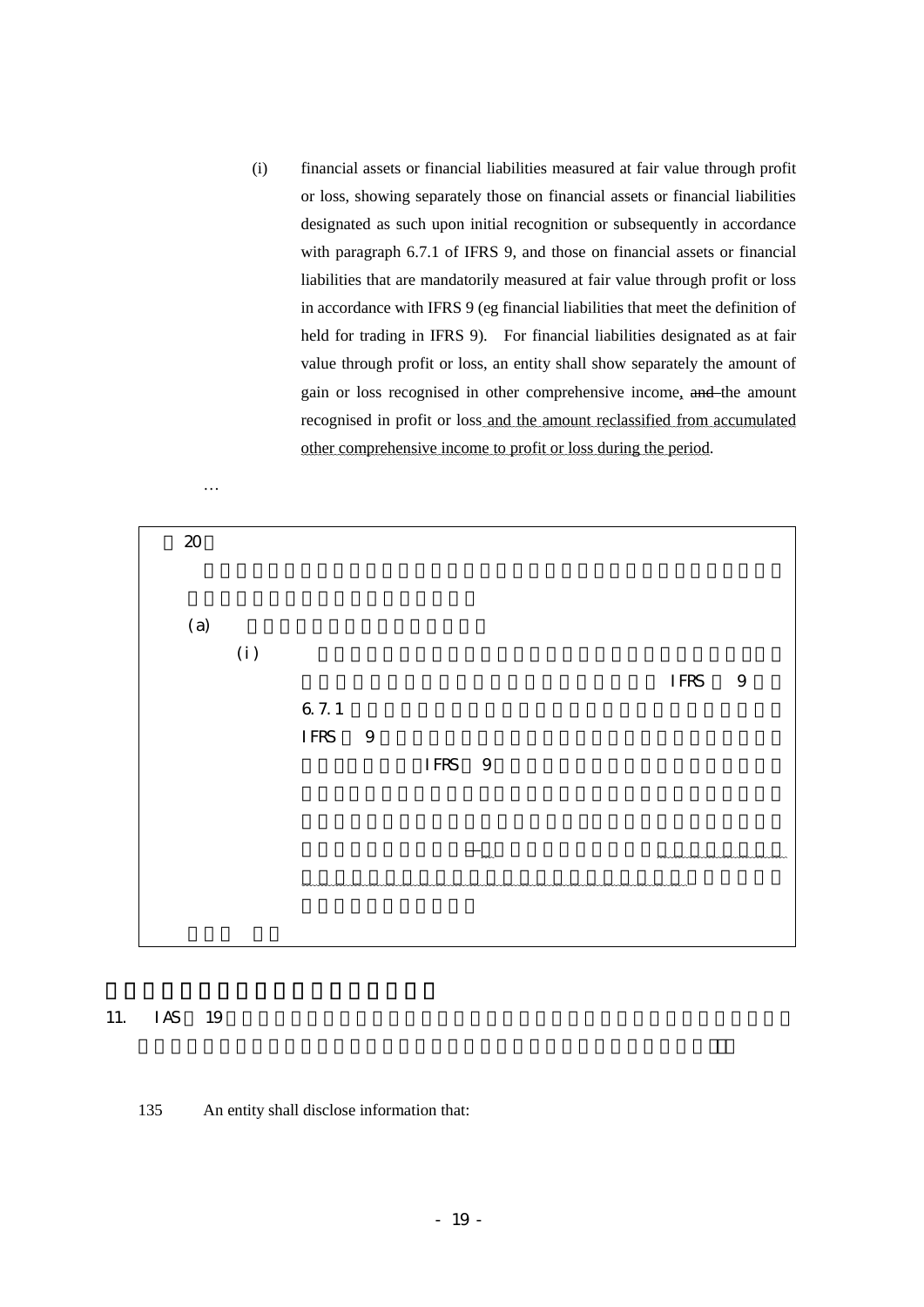- (a) explains the characteristics of its defined benefit plans and risks associated with them (see paragraph 139);
- (b) identifies and explains the amounts in its financial statements arising from its defined benefit plans (see paragraphs 140–144 and J-144A); and
- (c) describes how its defined benefit plans may affect the amount, timing and uncertainty of the entity's future cash flows (see paragraphs 145–147).



J-144A An entity shall disclose the length of the period over which the cumulative amount of remeasurements of the net defined benefit liability (asset) that was recognised in other comprehensive income and accumulated in a separate component of equity is reclassified from accumulated other comprehensive income to profit or loss as a reclassification adjustment.

| $-140$<br>wwwwwwwww |  |
|---------------------|--|
|                     |  |
|                     |  |
|                     |  |

- 149 If an entity participates in a defined benefit plan that shares risks between entities under common control, it shall disclose:
	- (a) the contractual agreement or stated policy for charging the net defined benefit cost or the fact that there is no such policy.
	- (b) the policy for determining the contribution to be paid by the entity.
	- (c) if the entity accounts for an allocation of the net defined benefit cost as noted in paragraph 41, all the information about the plan as a whole required by paragraphs 135–147.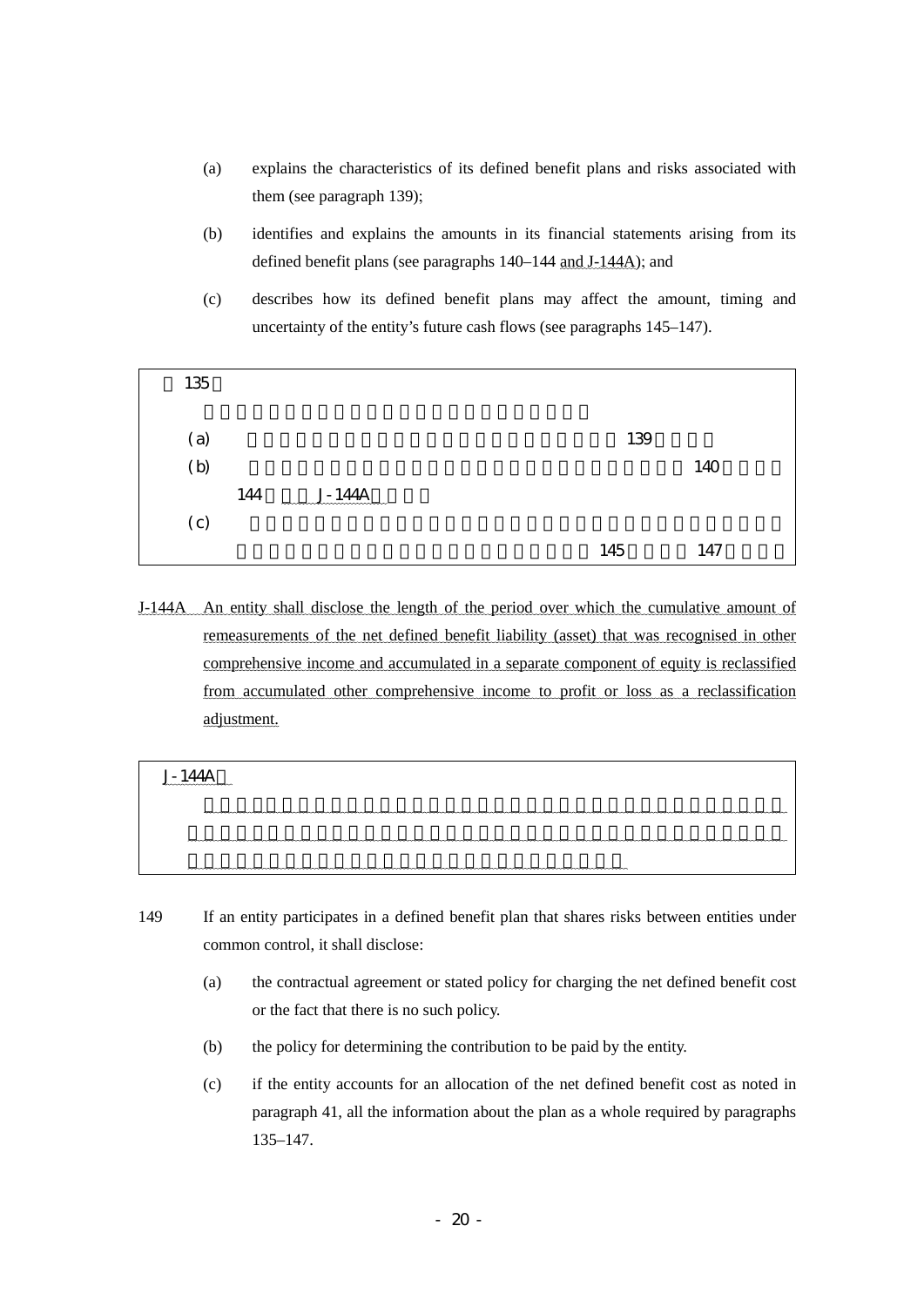(d) if the entity accounts for the contribution payable for the period as noted in paragraph 41, the information about the plan as a whole required by paragraphs 135– 137, 139, 142–144, J-144A and 147(a) and (b).



| 12 2015 6      |          | 2015                   |         |   |      | 2016<br>3    |
|----------------|----------|------------------------|---------|---|------|--------------|
| 31             |          |                        |         |   |      |              |
|                | 2016 4 1 |                        |         |   |      |              |
| 12-2 2016 7    |          | 2016                   |         |   |      | 2016         |
| $\tau$         |          | $1 \quad \blacksquare$ | IFRS 9  |   | 2013 |              |
|                |          |                        |         |   |      | $\mathbf{1}$ |
|                | 2016     |                        |         |   |      |              |
| 12-3 2017 10   |          | 2017                   |         |   |      | 2017         |
| 10             |          | $1 \quad \blacksquare$ | IFRS 15 |   |      |              |
|                | IFRS 15  |                        |         |   |      |              |
|                |          | $\mathbf{1}$           |         |   | 2017 |              |
|                |          |                        |         |   |      |              |
| 12-4 2018 4    |          | 2018                   |         |   |      | 2018         |
| $\overline{4}$ |          | 1                      | IFRS    | 9 | 2014 |              |
|                |          |                        |         |   |      | $\mathbf{1}$ |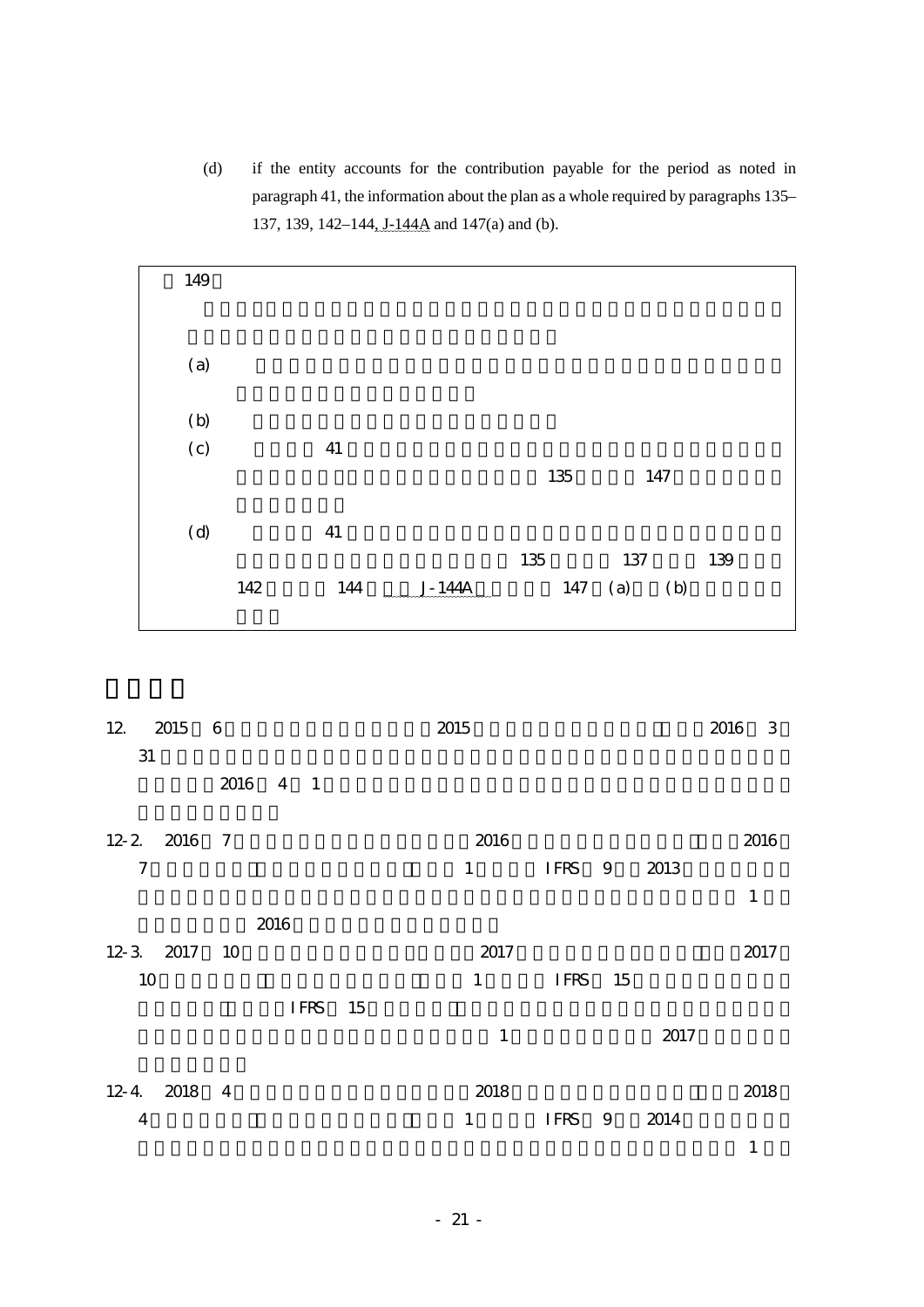期会計期間から 2018 年改正会計基準を適用する。

 $13. \quad 2015$   $314. \quad 314. \quad 12$ 

13-2 2016 341 12

 $13-3$  2017  $371$  12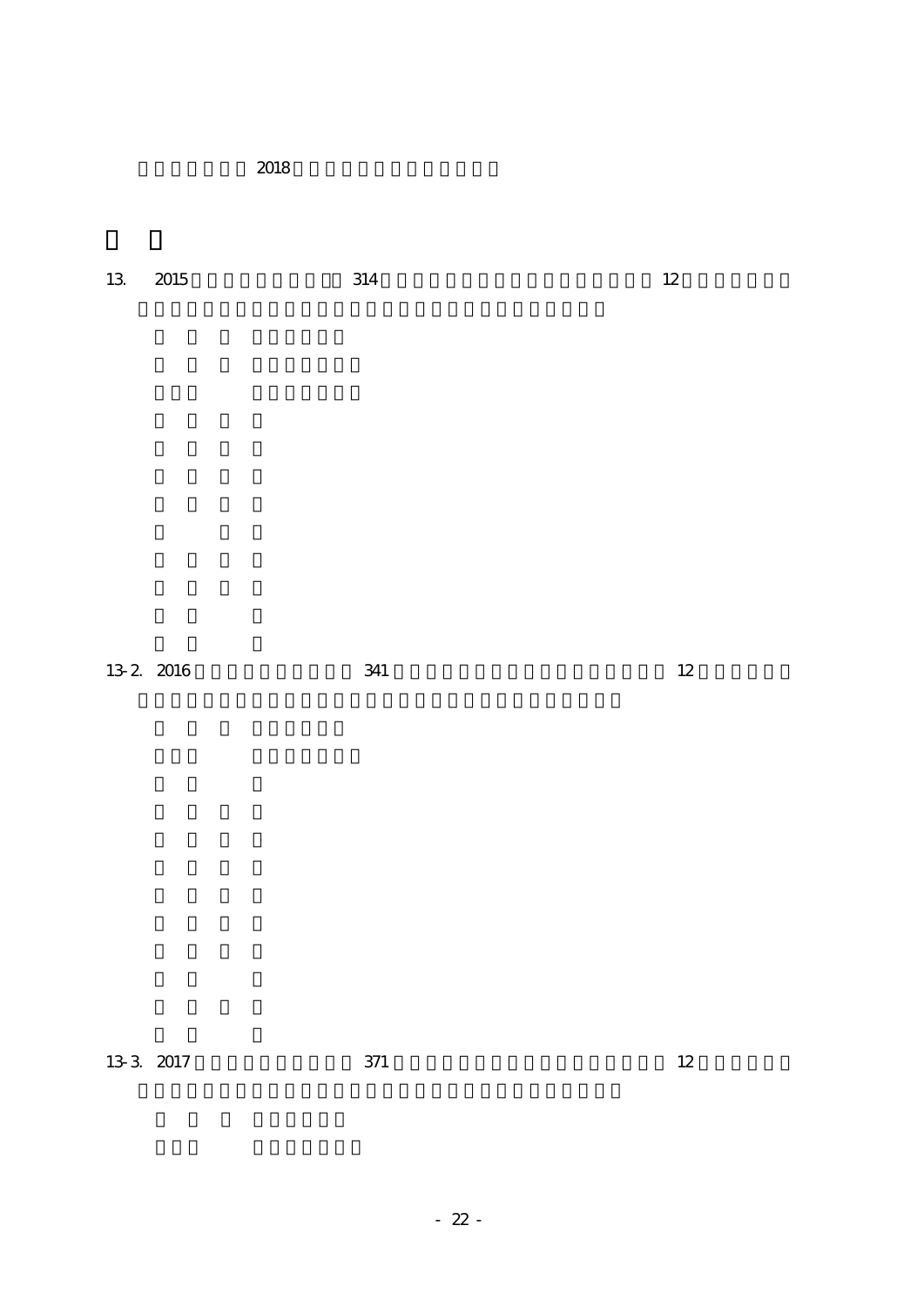$13-4$  2018  $382$  9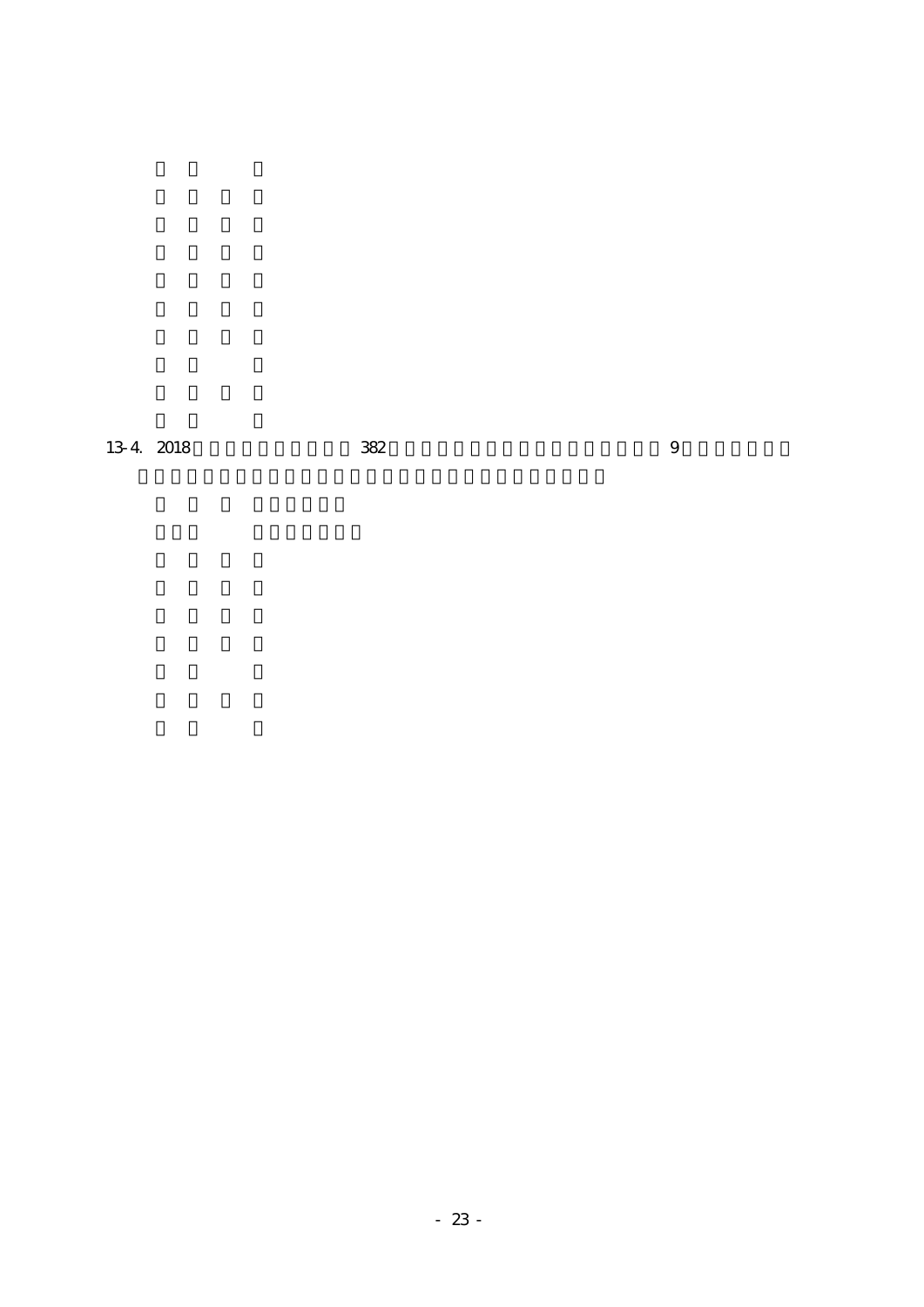| 14        |                  | 2013 | $\overline{\mathbf{6}}$ |                 |             |      |                  |             | <b>IFRS</b>  |
|-----------|------------------|------|-------------------------|-----------------|-------------|------|------------------|-------------|--------------|
|           |                  |      |                         |                 |             |      |                  | <b>IFRS</b> |              |
|           |                  |      |                         |                 |             | 2012 | 12 31            |             | <b>I ASB</b> |
|           |                  |      |                         |                 |             |      |                  |             |              |
| $15\,$    |                  |      |                         |                 |             |      | <b>IFRS</b>      |             |              |
|           |                  |      |                         |                 |             |      |                  |             |              |
|           |                  |      |                         |                 |             |      |                  |             |              |
|           |                  |      | <b>I ASB</b>            |                 |             |      |                  |             |              |
|           |                  |      | $16\,$                  | $3\hskip-2pt 9$ |             |      |                  |             |              |
| $15.2\,$  |                  |      |                         | 2013            | <b>IASB</b> |      |                  |             |              |
|           |                  |      |                         |                 |             |      |                  |             |              |
|           |                  |      |                         |                 |             |      |                  | 2016 3 17   |              |
|           | $\boldsymbol{2}$ |      |                         |                 |             |      | $\boldsymbol{z}$ |             |              |
|           |                  |      | 2016                    |                 |             |      |                  |             | 2016         |
|           |                  | 2016 |                         |                 |             |      |                  |             |              |
|           |                  |      |                         | $40\,$          | $5\!2$      |      |                  |             |              |
| 15 3 2017 |                  |      |                         |                 |             |      |                  |             |              |
|           |                  |      |                         |                 | IFRS 15     |      |                  | IFRS 9      | 2013         |
|           |                  |      |                         |                 |             |      |                  |             |              |
|           |                  |      |                         |                 |             |      |                  |             |              |
| 15-4 2018 |                  |      |                         |                 |             |      |                  |             |              |
|           |                  |      |                         |                 | IFRS 9      |      | $2014\,$         |             |              |
|           |                  |      |                         |                 |             |      |                  |             |              |
|           |                  |      |                         |                 |             |      |                  |             |              |

# $2015$

 $16.$  IFRS  $\blacksquare$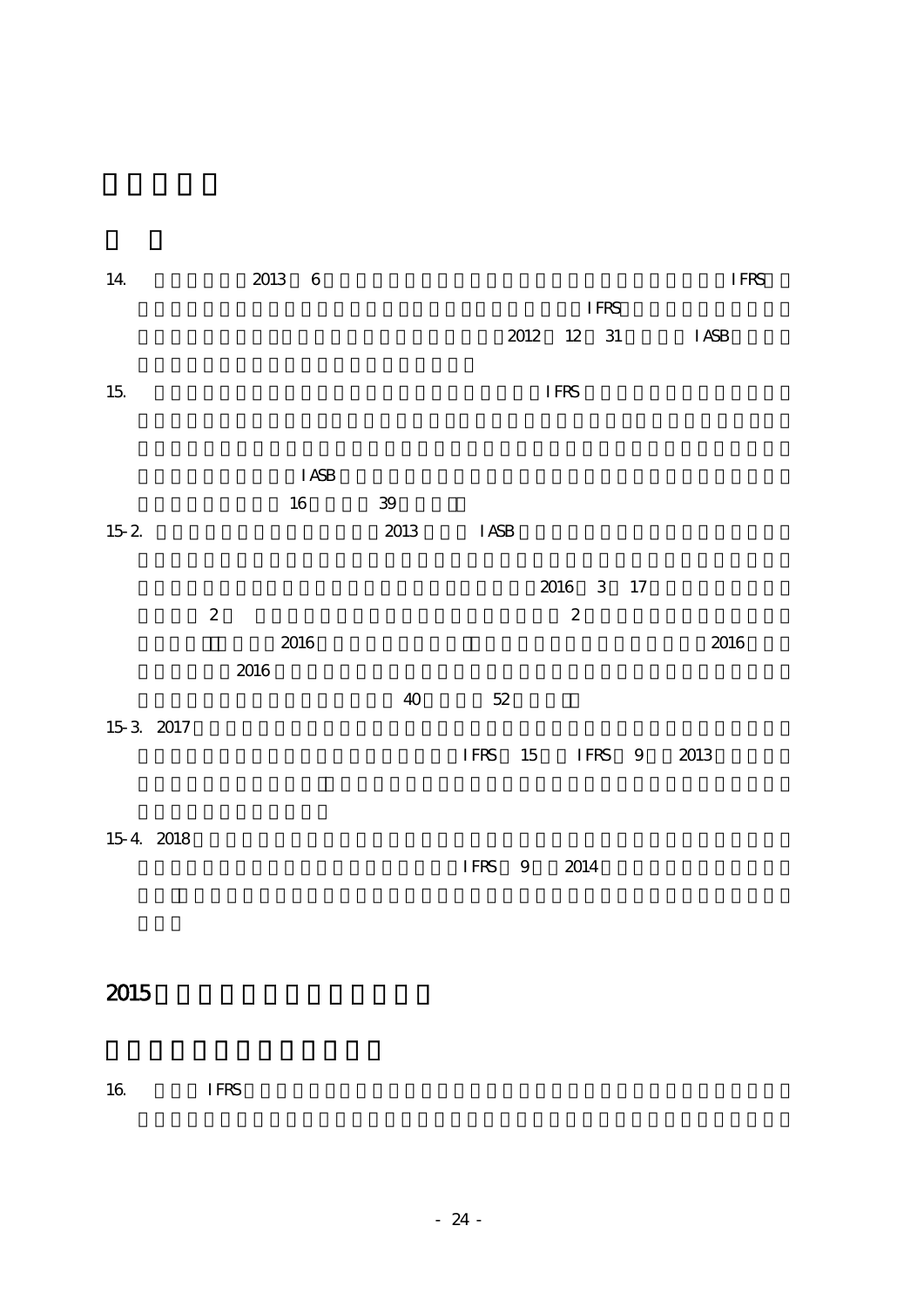|     |     |            | $(1)$ IFRS 9                               |            | 2010   | IFRS 9 |        | 2010   |     |            |  |
|-----|-----|------------|--------------------------------------------|------------|--------|--------|--------|--------|-----|------------|--|
|     | (2) |            | IFRS 9                                     | 2010       |        |        |        |        |     |            |  |
|     | (3) | $\rm I$ AS | 19                                         |            |        |        |        |        |     |            |  |
|     | (4) | $\rm I$ AS | $16\,$                                     |            |        | IAS    | 16     |        | IAS | ${\bf 38}$ |  |
| 17. |     |            |                                            | IAS 38     |        |        |        | IFRS   |     |            |  |
|     | (1) |            |                                            |            |        |        |        |        |     |            |  |
|     |     |            |                                            |            |        |        |        |        |     |            |  |
|     |     |            |                                            |            | IAS 39 |        |        | IAS 39 |     |            |  |
|     |     |            |                                            |            |        |        |        |        |     |            |  |
|     | (2) |            |                                            |            |        |        |        |        |     |            |  |
|     |     |            |                                            |            |        |        |        |        |     |            |  |
|     |     |            |                                            |            |        |        |        |        |     |            |  |
|     |     |            |                                            |            |        |        | IFRS 9 |        |     |            |  |
|     | (3) |            | $\ensuremath{\mathsf{IFRS}}$<br>$\rm I$ AS | $19\,$     |        |        |        |        |     | $2011$     |  |
|     | (4) | $\rm I$ AS | $16\,$                                     | $\rm I$ AS | 38     |        |        |        |     |            |  |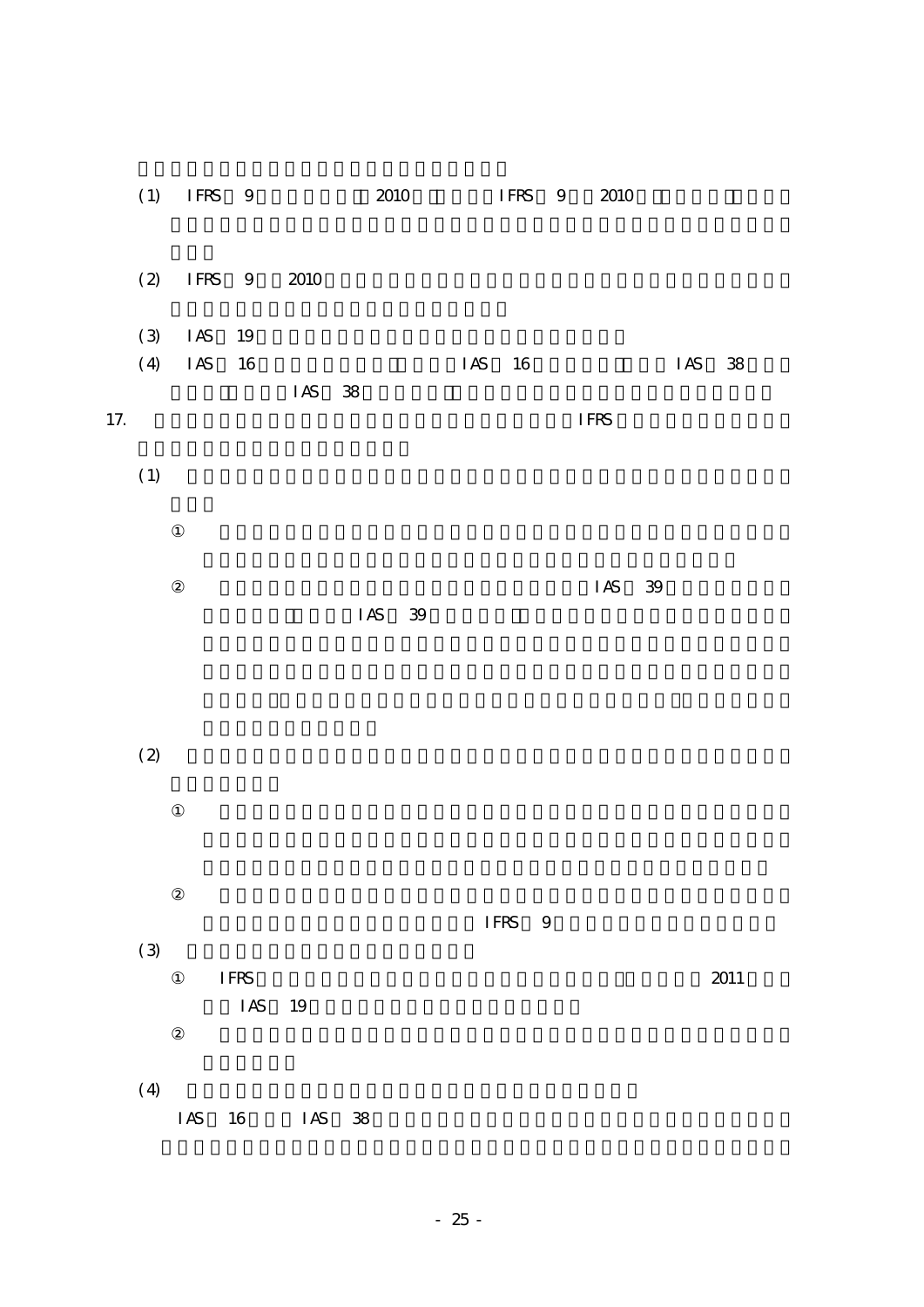$18$ 

| (1) | $\mathbf{1}$ |
|-----|--------------|
|     |              |

 $\mathbf 1$ 

 $(2)$ 

 $I$ ASB  $I$  $(3)$ 

 $(4)$ 

19.  $\blacksquare$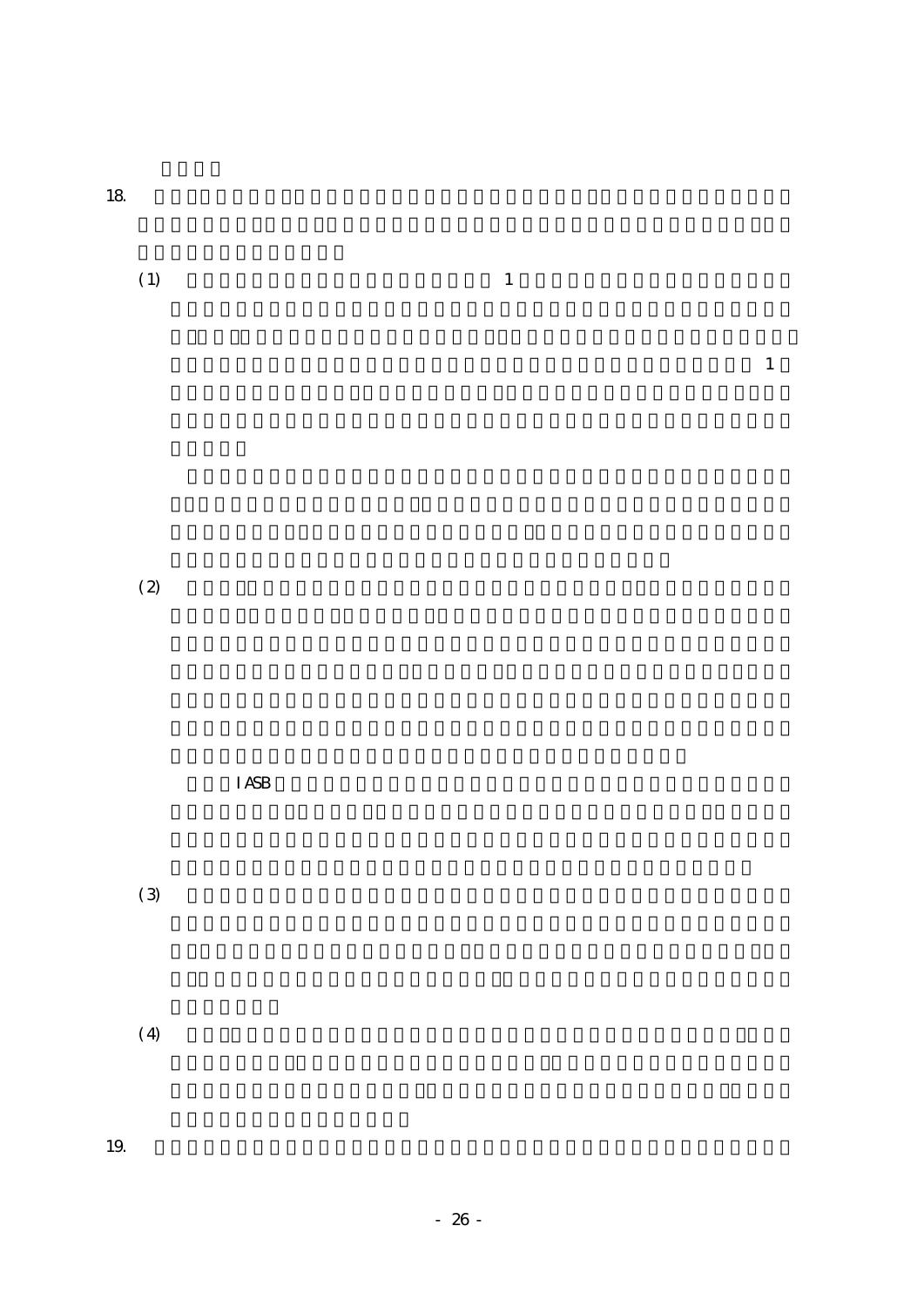$\overline{4}$ 21. IFRS 9 2010

IFRS 9 2010 5.7.5

IFRS 9 2010 B5.7.1

 $22.$ 

 $23.$ 

 $24.$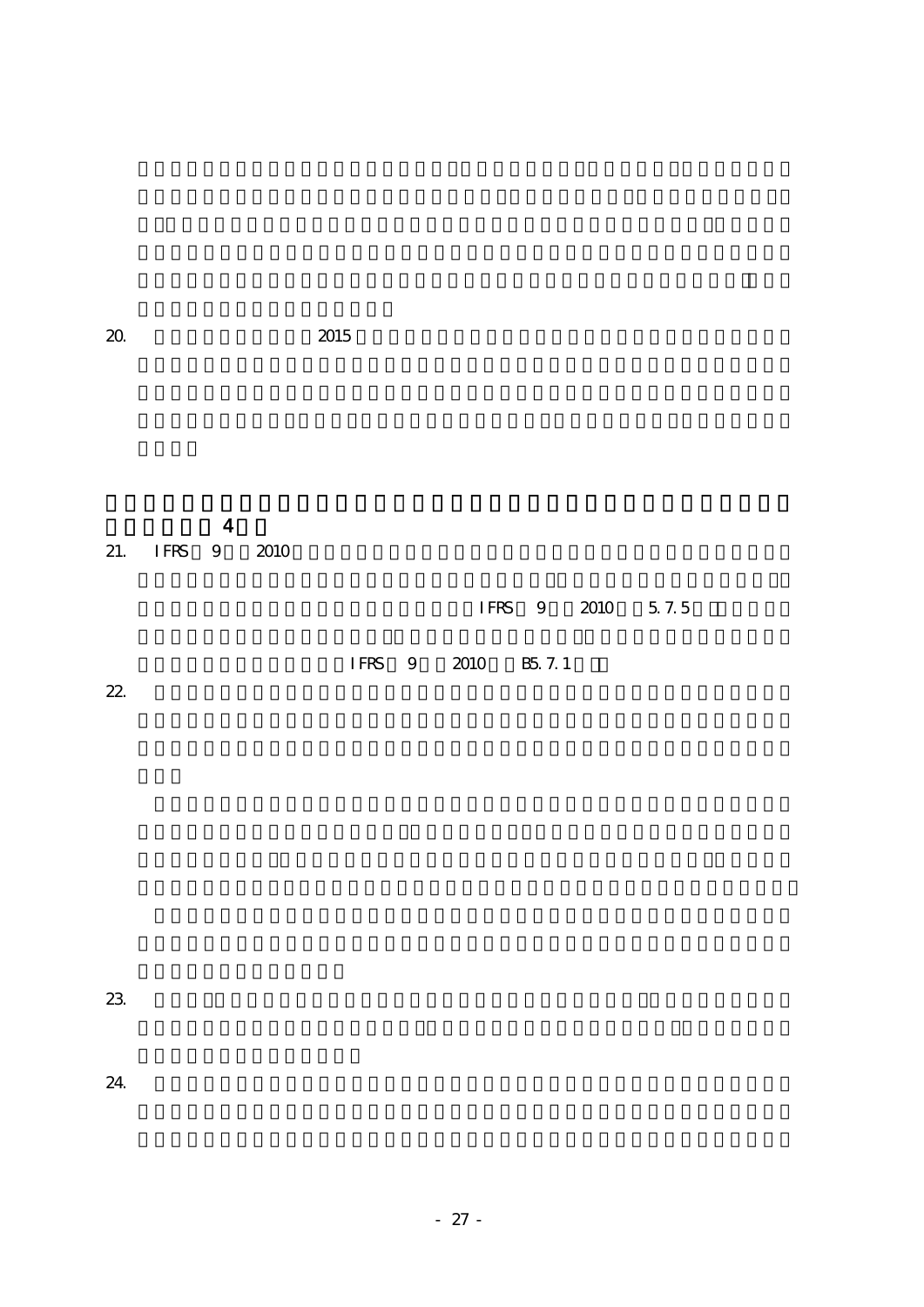|         |                  |  | IFRS 7 11A | 20     |        |
|---------|------------------|--|------------|--------|--------|
|         |                  |  |            |        |        |
|         |                  |  |            |        |        |
| $26\,$  | 5<br>IFRS 9 2010 |  |            |        |        |
|         | 2010 5.7.7       |  |            |        | IFRS 9 |
|         |                  |  |            | IFRS 9 | 2010   |
| B5. 7.9 |                  |  |            |        |        |
| 27.     |                  |  |            |        |        |

 $3.3.4$ 

IAS 39 61

IFRS 9 2010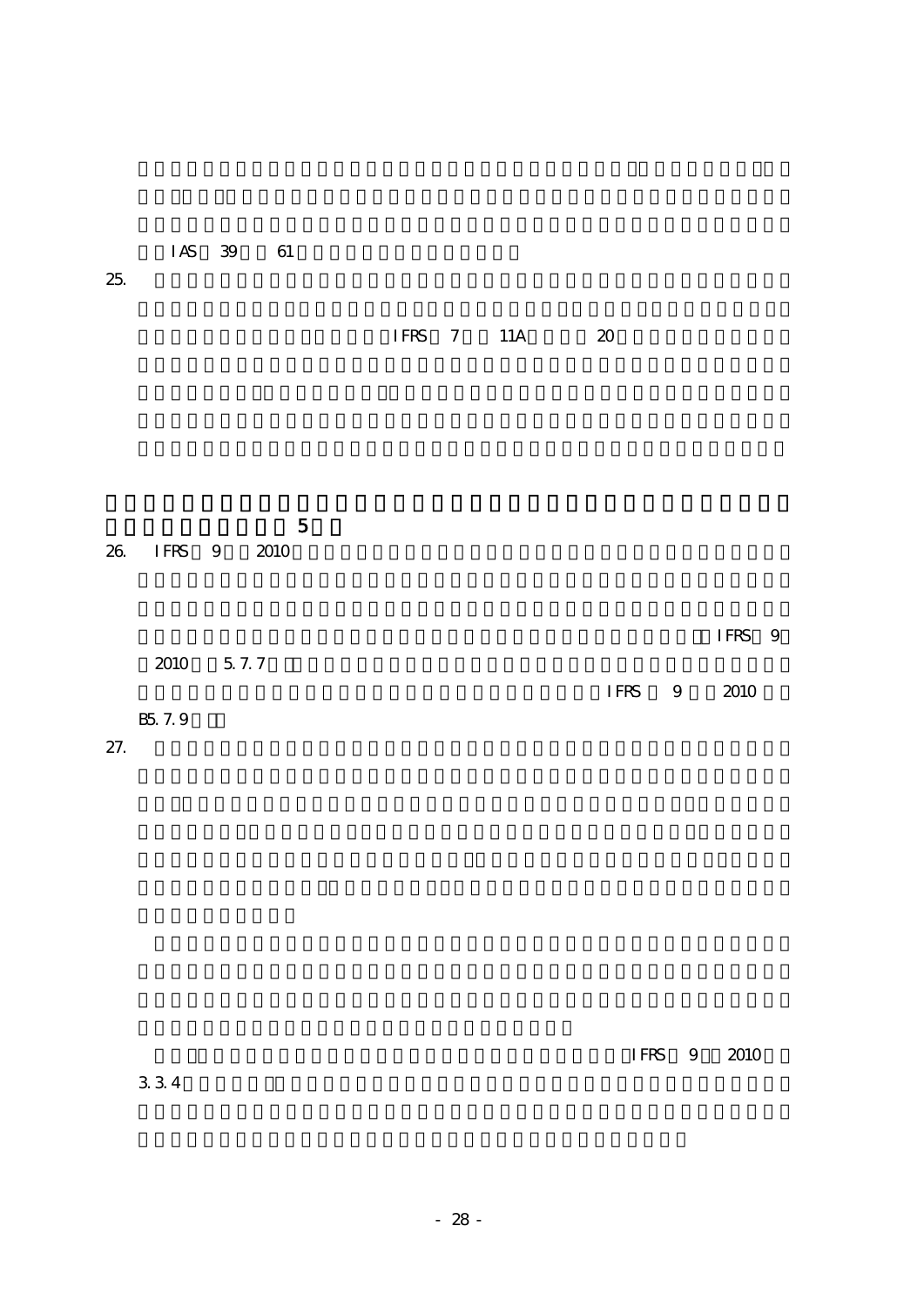| 29. 2011 | IAS 19 |            |     |
|----------|--------|------------|-----|
|          |        |            |     |
|          |        | IAS 19 120 | 122 |
| 30       |        |            |     |

 $32.$ 

 $33.$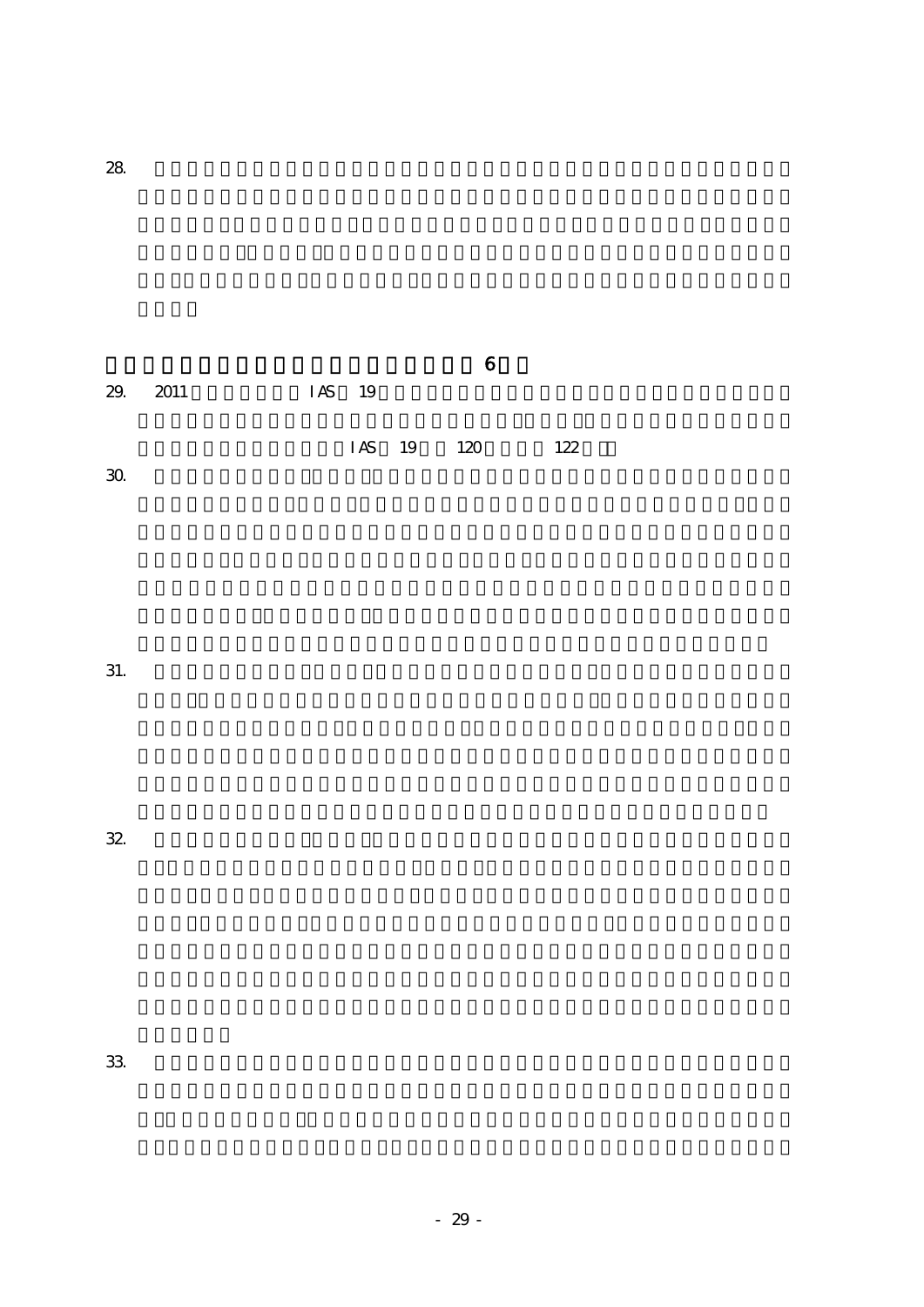| 34. 32 |
|--------|
|        |

 $\sim$  33  $\sim$ 

 $\overline{a}$ 

 $35.$ 

 $(1)$  $(2)$ 36. IAS 19

 $37.$  IAS  $19$ 

 $38.$ 

 $39.$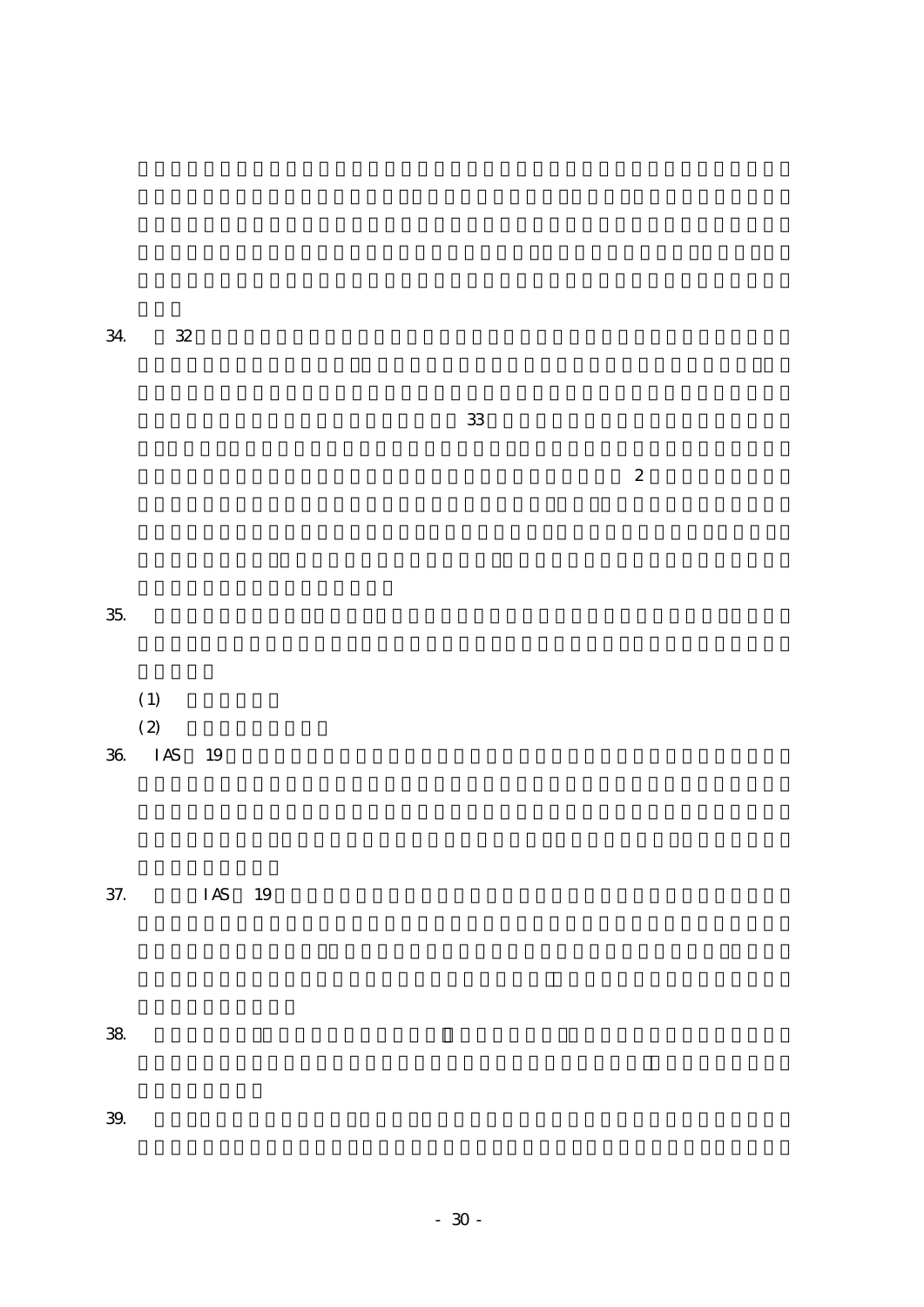2016

| $4\Omega$ | $2016\,$                 |          | IFRS 9      |                |    | 2013   |             |   |       |           |
|-----------|--------------------------|----------|-------------|----------------|----|--------|-------------|---|-------|-----------|
|           |                          | $41\,$   | 44          |                | 45 |        | 50          |   | 51    | $52\,$    |
| 41.       | IFRS 9                   | $2013\,$ |             |                |    |        |             |   | $4-2$ |           |
| $42$      | $\rm{B}\rm{G}\rm{G}$ 115 | IFRS 9   | 2013        |                |    |        | <b>IFRS</b> | 9 | 2013  | $6\;5\;8$ |
|           |                          |          |             | $\overline{4}$ |    |        | 24          |   |       | 2016      |
| $43$      |                          |          |             | $4\sqrt{2}$    |    | 2016   |             |   |       |           |
|           |                          | 2016     |             |                |    | IAS 39 |             |   |       |           |
|           |                          |          | <b>IFRS</b> |                | 9  | 2013   |             |   |       |           |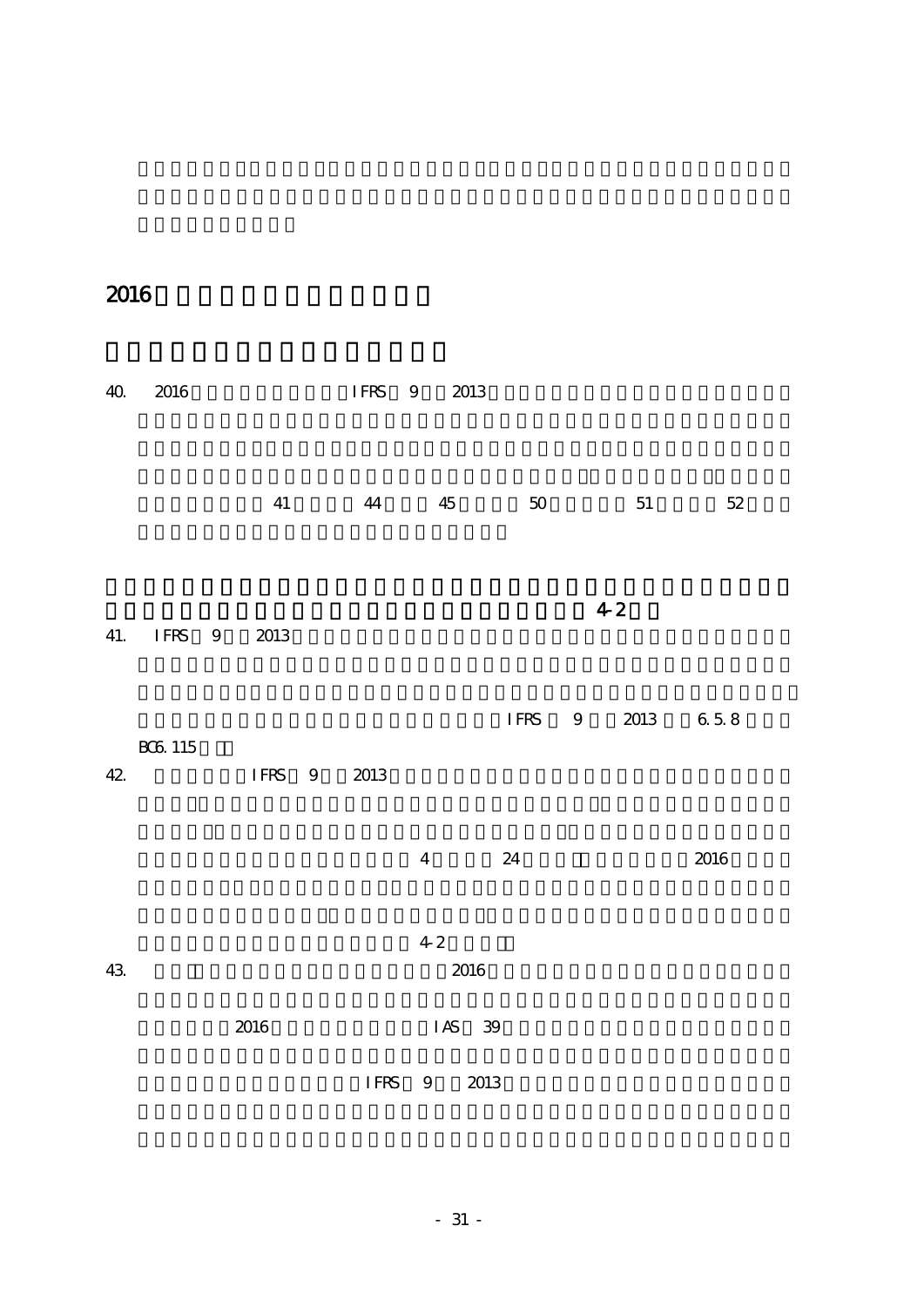45. IFRS 9 2013

 $\sim$  2

|     |                |              | IFRS 9         | 2013 |              |   |      |                |                   |  |
|-----|----------------|--------------|----------------|------|--------------|---|------|----------------|-------------------|--|
|     |                |              |                |      |              |   |      |                | IFRS 9 2013 65.11 |  |
|     |                | $(d)$ IAS 39 |                |      |              |   |      |                |                   |  |
| 46. | I ASB          |              |                |      | $\mathbf{2}$ |   | IFRS | $\overline{9}$ | 2013              |  |
|     | <b>BCG 380</b> |              | <b>BCG 381</b> |      |              |   |      |                |                   |  |
|     | (1)            |              |                |      |              |   |      |                |                   |  |
|     |                |              |                |      |              |   |      |                |                   |  |
|     |                |              |                |      |              | 2 |      |                |                   |  |

 $(2)$ 

IASB  $\overline{a}$ 

47. 2015 18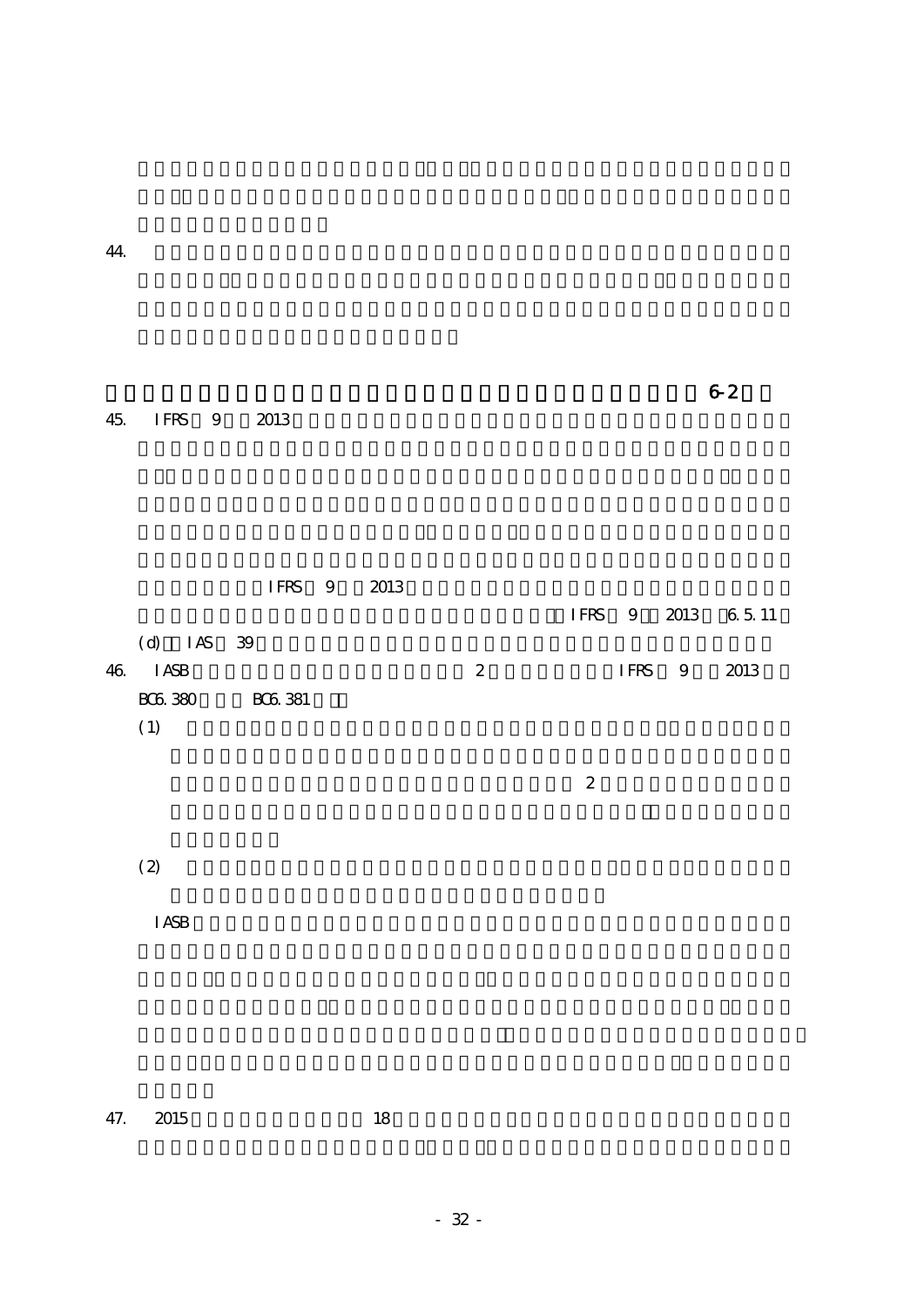$18 \quad (3)$ 

| IFRS 9 2013 |
|-------------|
|-------------|

IFRS 9 2013

 $(1)$  IASB  $2$  $2 \leq$ 

 $(2)$  IASB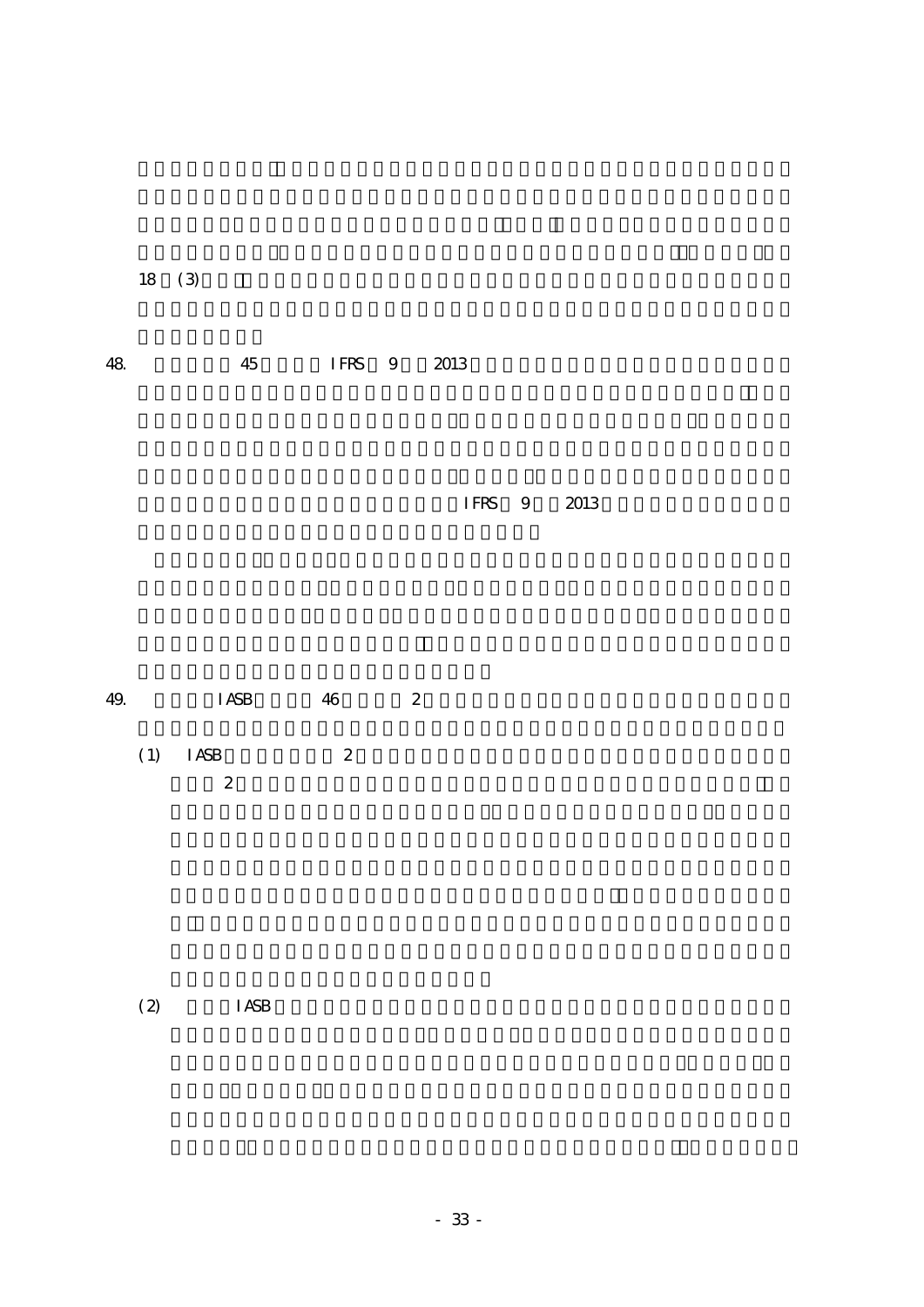$\overline{47}$ 

 $\sim$   $\sim$  3

51. IFRS 9 2013 6.5.15

52. IFRS 9 2013 6.5.16

IFRS 9 2013 6.5.15

 $62$